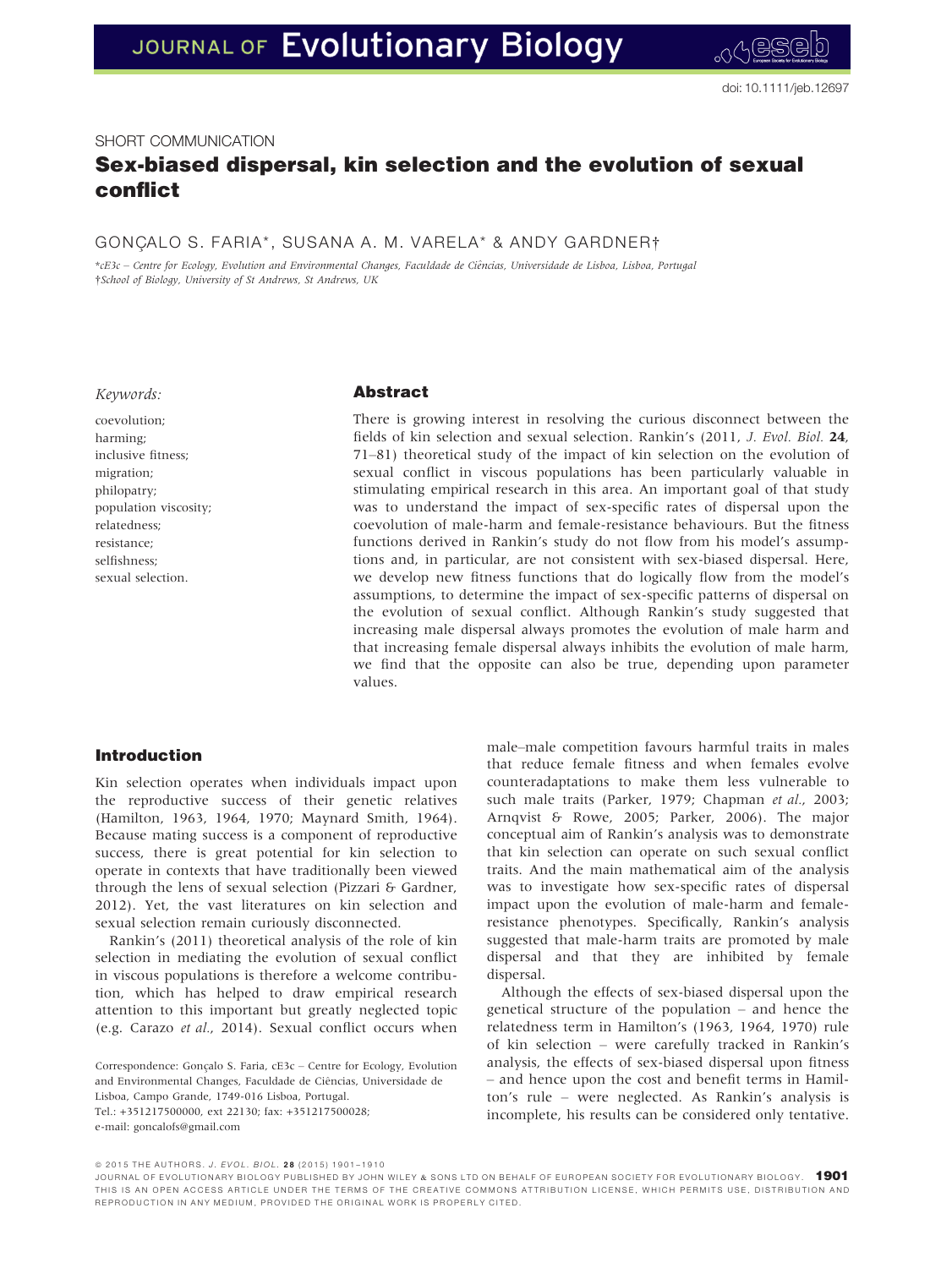Accordingly, the role for sex-specific rates of dispersal to mediate the evolution of sexual conflict remains obscure.

Here, we incorporate the impact of sex-biased dispersal upon fitness in Rankin's model, to investigate the overall impact of male dispersal and female dispersal on the evolution of sexual conflict. Following Rankin's analysis, our main focus is on the evolution of male-harm traits: in particular, we derive a threshold condition describing when male harm will evolve, and we determine the level of male harm that is expected to evolve in the absence of female resistance. We then consider the concomitant evolution of female resistance traits as a counteradaptation to male harm, and the resulting coevolutionary dynamics of sexual conflict. Our presentation largely follows that of Rankin's study, to facilitate comparison, but we provide a more thorough investigation of the effects of varying model parameters in the Supporting information.

#### Analysis

#### Model

Following Rankin (2011), we consider an infinite population, structured into patches containing  $n_M$  diploid males and  $n_F$  diploid females, which engage in sexual conflict. We consider that each individual's fecundity is mediated by their own quantitative traits and those of their patchmates. Specifically, the fecundity of a focal male *i* in patch *j* is given by  $f_{\text{M}ii} = 1 + b y_{ii}(1 - s x_i) - u$  $y_{ij}$ , where:  $y_{ij}$  describes this male's own level of harming;  $x_i$  describes the average level of female resistance in patch  $j$ ;  $b$  describes the personal fecundity benefit of harming in the absence of female resistance, in terms of improved mating success; s describes the effectiveness of female resistance in reducing the benefits of male harm; and  $u$ describes the personal fecundity cost of harming. And the fecundity of a focal female  $i$  in patch  $j$  is given by  $f_{\text{F}ij} = 1 - c$   $y_j(1 - h \, x_{ij}) - v \, x_{ij}$ , where:  $x_{ij}$  describes this female's own level of resistance;  $y_i$  describes the average level of male harm in patch  $j$ ;  $c$  describes the personal fecundity cost of being harmed in the absence of female resistance; h describes the effectiveness of female resistance in reducing the female fecundity cost of male harm; and v describes the personal fecundity cost of resistance. Mating occurs within the patch, at random, and with each female mating a large number of times, leading to the production of a large number of offspring in proportion to her fecundity, with an even sex ratio. Adults then die, and each offspring either disperses to a new randomly chosen patch with probability  $m<sub>M</sub>$  for males and  $m_F$  for females or else remains in the natal patch. Following the dispersal phase,  $n_M$  males and  $n_F$  females are chosen at random within each patch to survive to adulthood, and all other individuals perish, returning the population to the beginning of the lifecycle.

#### Fitness

To investigate how kin selection acts upon male-harm and female-resistance traits, Rankin (2011, eqn 6) assumed that female fitness is given by  $W_{\text{Fij}} = f_{\text{Fij}} \left[ \left( (1 - \bar{m}) / (1 - \bar{m}) f_{\text{F}} + \bar{m} f_{\text{F}} \right) \right] + \bar{m} f_{\text{F}} \left( f_{\text{F}} \right)$  where f. is the average  $((1 - \overline{m})f_{Fj} + \overline{m}f_F) + \overline{m}/f_F$ , where:  $f_{Fj}$  is the average<br>fecundity of all the females in patch *i*; f, is the average fecundity of all the females in patch  $j$ ;  $f_F$  is the average fecundity of all the females in the population; and  $\bar{m} = (m_{\rm F} + m_{\rm M})/2$  is the average of two sex-specific rates of dispersal. However, the correct female fitness function emerging from the assumptions of Rankin's model is as follows:

$$
W_{\text{F}ij} = f_{\text{F}ij} \left( \frac{1}{2} \left( \frac{1 - m_{\text{F}}}{(1 - m_{\text{F}}) f_{\text{F}j} + m_{\text{F}} f_{\text{F}}} + \frac{m_{\text{F}}}{f_{\text{F}}} \right) + \frac{1}{2} \left( \frac{1 - m_{\text{M}}}{(1 - m_{\text{M}}) f_{\text{F}j} + m_{\text{M}} f_{\text{F}}} + \frac{m_{\text{M}}}{f_{\text{F}}} \right) \right).
$$
(1)

That is, the focal female produces a number of offspring in proportion to her fecundity  $f_{\text{F}ij}$ , and of these, a fraction  $(\frac{1}{2})$  are female and a fraction  $(\frac{1}{2})$  are male (more generally, these quantities refer to each sex's reproductive value at birth; Fisher, 1930; Gardner, 2014; Grafen, 2014). Each daughter either remains in the focal patch with probability  $1 - m_F$ , in which case she competes for breeding opportunities with a number of other females proportional to  $(1 - m_F) f_{Fj} + m_F f_F$ , or she disperses to a new patch with probability  $m_F$ , in which case she competes for breeding opportunities with a number of other females proportional to  $f_F$ . Similarly, each son either remains in the focal patch with probability  $1 - m<sub>M</sub>$ , in which case he competes for breeding opportunities with a number of other males proportional to  $(1 - m<sub>M</sub>)$  $f_{\text{F}i}$  +  $m_{\text{M}} f_{\text{F}}$ , or he disperses to a new patch with probability  $m_{\rm M}$ , in which case he competes for breeding opportunities with a number of other males proportional to  $f_F$ .

Our eqn (1) is equivalent to Rankin's eqn (6) if there is no sex bias in dispersal (i.e.  $m_F = m_M = \bar{m}$ ). However,<br>the two equations are distinct if there is sex-biased disthe two equations are distinct if there is sex-biased dispersal (i.e.  $m_F \neq m_M$ ). In particular, because the model assumes a fixed number of adult females and a fixed number of adult males breeding within each patch, the probability that a particular female wins a breeding position depends only on the number of females competing for breeding opportunities on that patch and does not depend on the number of males competing for breeding opportunities on that patch, and the probability that a particular male wins a breeding position depends only on the number of males competing for breeding opportunities on that patch and does not depend on the number of females competing for breeding opportunities on that patch. This within-sex aspect of competition for breeding opportunities is reflected in our eqn (1) but not in Rankin's eqn (6).

Similarly, Although Rankin (2011) assumed that male fitness is given by  $W_{\text{M}ij} = [f_{\text{M}ij}/f_{\text{M}j}]f_{\text{F}j}[\{(1-\bar{m})/(1-\bar{m})f_{\text{N}j}+\bar{m}f_{\text{N}}]\}$  $((1 - \bar{m})f_{Fj} + \bar{m}f_F)$  +  $\bar{m}/f_F$ ], where  $f_{Mj}$  is the average

© 2015 THE AUTHORS. J. EVOL. BIOL. 28 (2015) 1901-1910 JOURNAL OF EVOLUTIONARY BIOLOGY PUBLISHED BY JOHN WILEY & SONS LTD ON BEHALF OF EUROPEAN SOC IETY FOR EVOLUTIONARY BIOLOGY.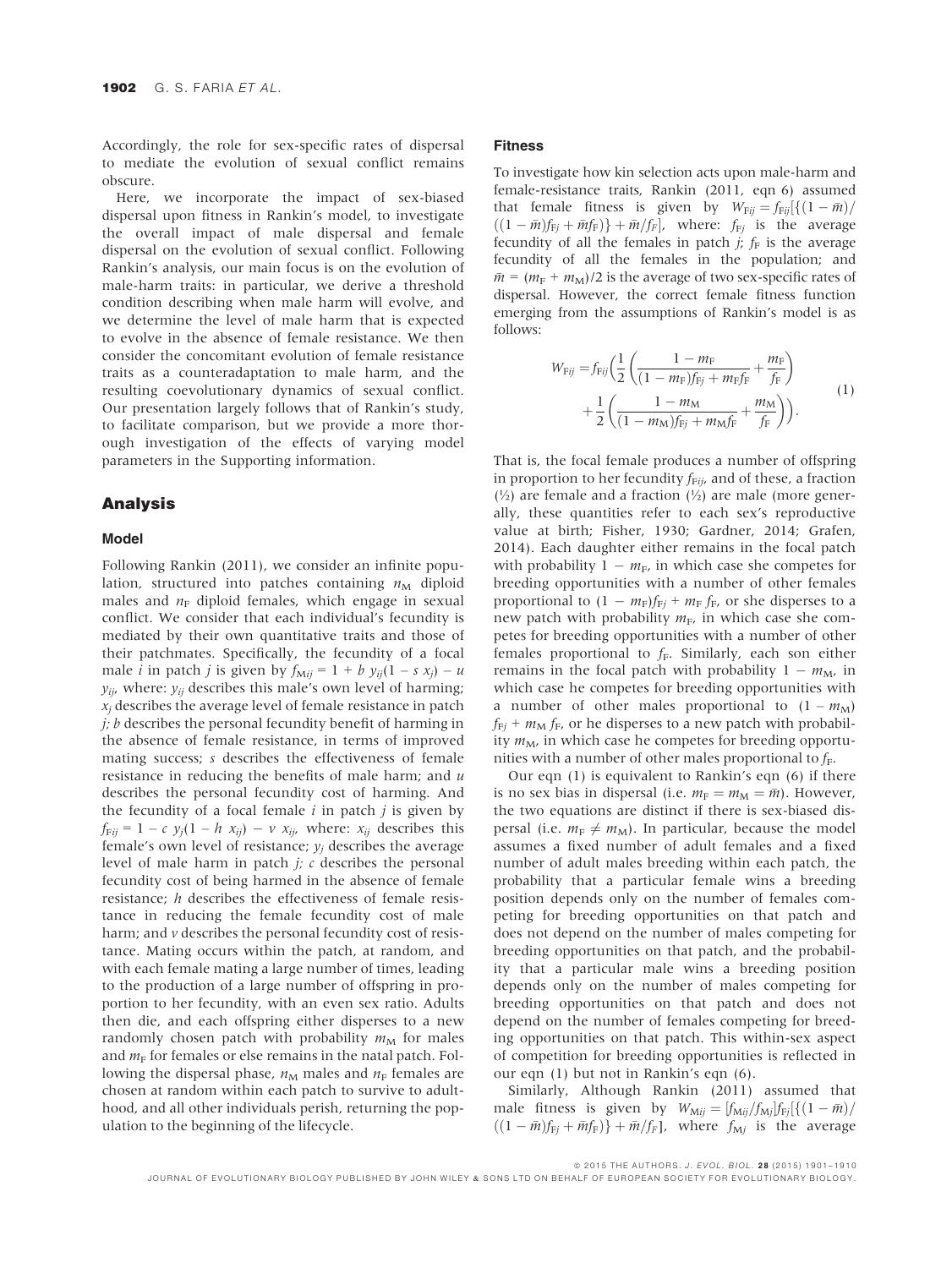fecundity of all the males in patch j, the correct male fitness function emerging from the assumptions of Rankin's model is as follows:

$$
W_{\text{Mij}} = \frac{f_{\text{Mij}}}{f_{\text{Mj}}} f_{\text{Fj}} \left( \frac{1}{2} \left( \frac{1 - m_{\text{F}}}{(1 - m_{\text{F}}) f_{\text{Fj}} + m_{\text{F}} f_{\text{F}}} + \frac{m_{\text{F}}}{f_{\text{F}}} \right) + \frac{1}{2} \left( \frac{1 - m_{\text{M}}}{(1 - m_{\text{M}}) f_{\text{Fj}} + m_{\text{M}} f_{\text{F}}} + \frac{m_{\text{M}}}{f_{\text{F}}} \right) \right).
$$
 (2)

That is: the total number of offspring fathered by all of the males in his patch is equal to the total number of offspring produced by females in his patch and is proportional to  $f_{Fi}$ ; he fathers a fraction  $f_{Mii}/f_{Mi}$  of these offspring; and the opportunity for these offspring to obtain breeding positions is exactly as calculated for eqn (1). Again, our eqn (2) is equivalent to Rankin's eqn (5) in the absence of any sex bias in dispersal (i.e.  $m_F = m_M = \bar{m}$ , but the two equations are distinct if<br>there is any sex bias in dispersal (i.e.  $m_H \neq m_H$ .) and for there is any sex bias in dispersal (i.e.  $m_F \neq m_M$ ) and for the same reason explained above.

#### **Relatedness**

Also required for a kin selection analysis of sexual conflict is calculation of the appropriate kin selection coefficients of genetic relatedness. The three coefficients that are required for the present analysis were calculated by Rankin (2011) to be as follows:

$$
r_{\rm mm} = \frac{1}{n_{\rm M}} + \frac{n_{\rm M} - 1}{n_{\rm M}} (1 - m_{\rm M})^2 r \tag{3}
$$

for the relatedness between two adult males drawn at random from the same patch, with replacement;

$$
r_{\rm ff} = \frac{1}{n_{\rm F}} + \frac{n_{\rm F} - 1}{n_{\rm F}} (1 - m_{\rm F})^2 r \tag{4}
$$

for the relatedness between two adult females drawn at random from the same patch, with replacement; and

$$
r_{\rm fm} = (1 - m_{\rm F}) + (1 - m_{\rm M})r \tag{5}
$$

for the relatedness between an adult female and an adult male drawn at random from the same patch.

These three coefficients of relatedness are each expressed in terms of the relatedness between two random juveniles, born on the same patch, which Rankin gives as  $r = (n_{\rm F} + n_{\rm M})/[(1 - m_{\rm F})^2 n_{\rm F} + (1 - m_{\rm M})^2 n_{\rm M} + (1 - m_{\rm H} - m_{\rm M})^2 n_{\rm M}]$  $(4 - m_F - m_M)(m_F + m_M)n_F n_M$ ] in his eqn (14), but which we find to be given by the following (see Appendix for derivation):

$$
r = \frac{n_{\rm F} + n_{\rm M}}{(1 - m_{\rm F})^2 n_{\rm M} + (1 - m_{\rm M})^2 n_{\rm F} + (4 - m_{\rm F} - m_{\rm M})(m_{\rm F} + m_{\rm M}) n_{\rm F} n_{\rm M}}.
$$
\n(6)

Although our eqn (6) is equivalent to Rankin's eqn (14) when there is no sex bias in dispersal (i.e.

 $m_F = m_M$ ), the two expressions are distinct if there is sex-biased dispersal (i.e.  $m_F \neq m_M$ ). This particular error in Rankin's analysis appears to be purely typographical and does not carry through to his results.

#### Evolution of male harm

Performing a kin selection analysis of the fitness functions given by eqns (1) and (2), using the 'personal fitness' or 'neighbour-modulated fitness' approach (Hamilton, 1964; Taylor, 1996; Frank, 1997, 1998; Rousset, 2004; Taylor et al., 2007; see Appendix for details), analogous to the one performed by Rankin (2011), we find that natural selection favours the emergence of male harm (i.e. for y to increase from zero) when:

$$
b(1 - sx) - u > \frac{c(1 - hx)}{(1 - vx)}
$$
  
 
$$
\times \frac{\left(\frac{r_{\text{mm}} + r_{\text{fm}}}{2}\right) 4\left(1 - \frac{(1 - m_{\text{F}})^2 + (1 - m_{\text{M}})^2}{2}\right)}{2(1 - r_{\text{mm}})}.
$$
 (7)

Note that although expression (7) could be further simplified, for example by cancelling the common factor 2 from the numerator and denominator on the right hand side, we present it in this form to facilitate comparison with Rankin's expression (11). Inspection reveals that only difference between our expression (7) and Rankin's expression (11) is that we write 4  $\{1 - [(1 - m_F)^2 + (1 - m_M)^2]/2\}$ , where he writes  $(4 - m<sub>F</sub> - m<sub>M</sub>)(m<sub>F</sub> + m<sub>M</sub>)$ , and this confirms the nature of Rankin's error. Specifically, our term can be rewritten as  $4(1 - a)$ , where  $a = [(1 - m_F)^2 + (1 - m_M)^2]/2$ <br>is the 'scale of competition' i.e. the probability that any is the 'scale of competition', i.e. the probability that any two individuals competing for breeding opportunities within a patch are native to that patch (Frank, 1998; Gardner, 2010). That is: a female competes only with other females for access to the fixed number of female breeding opportunities, she is a native with probability  $1 - m_F$ , and her competitor is a native with probability  $1 - m_F$ , giving a combined probability of  $(1 - m_F)^2$ ; a male competes only with other males for access to the male competes only with other males for access to the fixed number of male breeding opportunities, he is a native with probability  $1 - m_M$ , and his competitor is a native with probability  $1 - m_M$ , giving a combined probability of  $(1 - m_M)^2$ ; and the average of these two<br>effects taken across individuals of both seves is as foleffects, taken across individuals of both sexes, is as follows:  $[(1 - m_F)^2 + (1 - m_M)^2]/2$ . In contrast, Rankin's term rearranges as  $4(1 - a^0)$ <br> $a' = 11 - (m_0 + m_0)/21^2$  is an incorrect for  $4(1 - a')$ , where  $a' = [1 - (m_F + m_M)/2]^2$  is an incorrect formulation of<br>the scale of connection, which appears to suggest that the scale of competition, which appears to suggest that males and females are competing with each other for the same, unisex breeding positions (which contradicts Rankin's model assumption of a fixed number of females and a fixed number of males breeding in every patch). The proper expression for the scale of competition for sex-biased dispersal previously appeared

ª 2015 THE AUTHORS. J. EVOL. BIOL. 2 8 (2015) 1901–1910

JOURNAL OF EVOLUTIONARY BIOLOGY PUBLISHED BY JOHN WILEY & SONS LTD ON BEHALF OF EUROPEAN SOCIETY FOR EVOLUTIONARY BIOLOGY.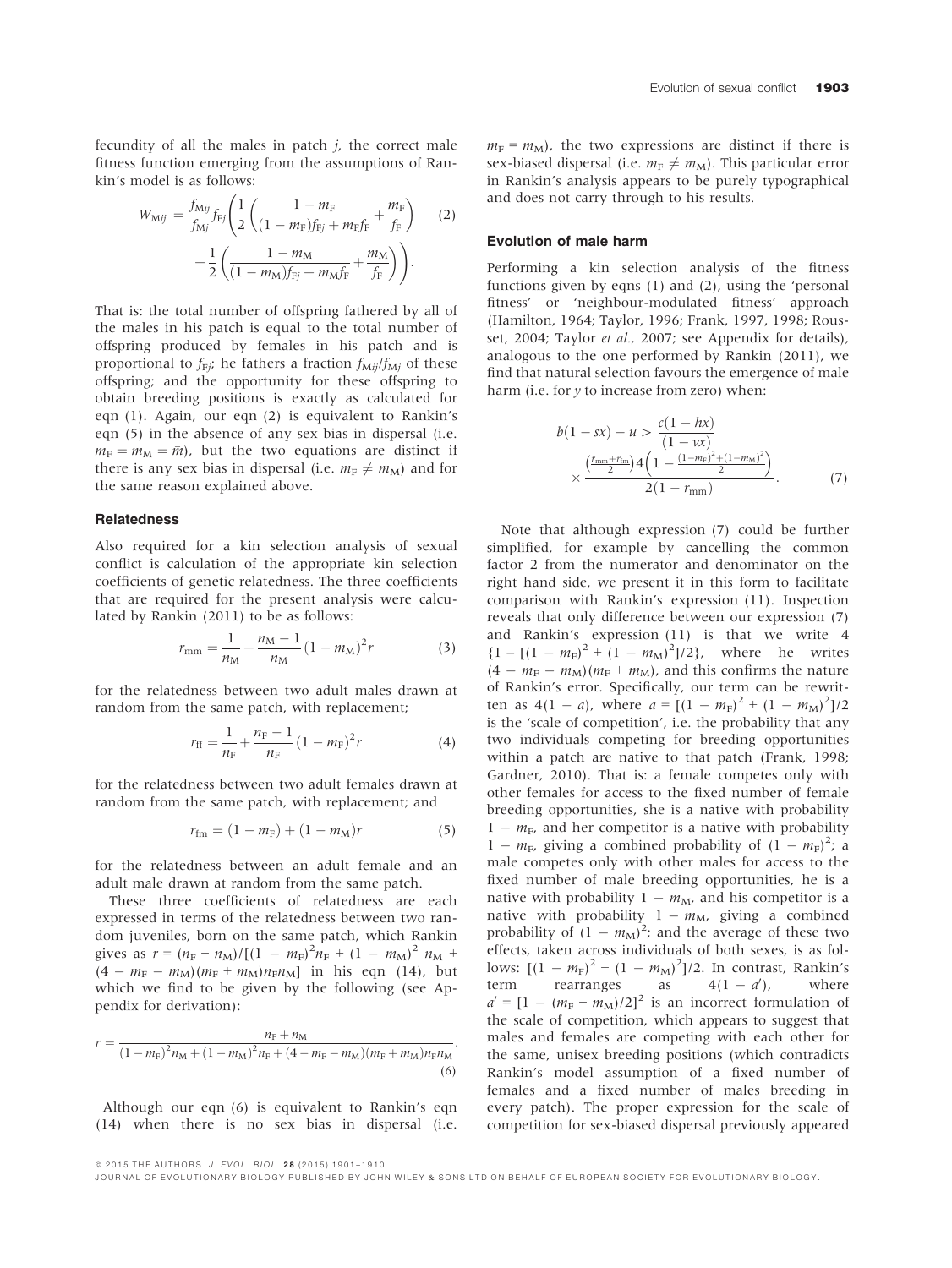in the two studies upon which Rankin's population model is explicitly based: in the form  $[(1 - d_f)^2 + (1 - d_m)^2]/2$ , where  $d_f$  and  $d_m$  are simply alternative notation for  $m_r$  and  $m_r$ , in Gardner (2010) alternative notation for  $m_F$  and  $m_M$ , in Gardner (2010); and in the form  $(h_f^2 + h_m^2)/2$ , where  $h_f$  and  $h_m$  are<br>exactly equivalent to  $1 - m_f$  and  $1 - m_f$ , in the exactly equivalent to  $1 - m_F$  and  $1 - m_M$  in the absence of any cost of dispersal, in Johnstone & Cant (2008).

Again, although our expression (7) is equivalent to Rankin's expression (11) when there is no sex bias in dispersal (i.e.  $m_F = m_M$ ), the two expressions are distinct if there is sex-biased dispersal (i.e.  $m_F \neq m_M$ ). As Rankin noted, in the absence of relatedness  $(r_{\text{mm}} = r_{\text{fm}} = 0)$ , this expression reduces to  $b > u/$  $(1 - sx)$ , such that the cost c that a female experiences upon being subjected to harm is irrelevant to the evolution of the male trait.

Female resistance to male harm is not needed if there is no male harm, so it is informative to consider expression (7) in the absence of female resistance  $(x = 0)$ , and this yields the following:

$$
b - u > c \times \frac{\left(\frac{r_{\text{mm}} + r_{\text{fm}}}{2}\right)4\left(1 - \frac{(1 - m_{\text{F}})^2 + (1 - m_{\text{M}})^2}{2}\right)}{2(1 - r_{\text{mm}})}.
$$
 (8)

Our expression (8) is equivalent to Rankin's expression (12) when there is no sex bias in dispersal (i.e.  $m_F = m_M$ ), but, again, the two expressions are distinct if there is sex-biased dispersal (i.e.  $m_F \neq m_M$ ). As was noted by Rankin, increasing the relatedness among males (higher  $r_{\text{mm}}$ ) and/or increasing relatedness between females and males (higher  $r_{\text{fm}}$ ) leads to a more stringent condition for male harm to emerge from rarity.

Expression (8) may be rearranged into a form that makes clearer the selective forces operating upon the male-harm trait as follows:

$$
b - u - (b - u)r_{\text{mm}} - c(r_{\text{mm}} + r_{\text{fm}})(1 - a) > 0, \qquad (9)
$$

where  $a = ((1 - m_F)^2 + (1 - m_M)^2)/2$  is the scale of<br>competition (see above). Expression (9) is readily competition (see above). Expression (9) is readily interpreted in terms of a male actor's inclusive fitness. A male who increases his investment into harming seizes a greater share of the overall mating success of the males in his patch, yielding an inclusive fitness benefit  $(b - u)$ . However, the corresponding loss of mating success experienced by local males yields an inclusive fitness loss  $(b - u)r_{\text{mm}}$ . Moreover, harming reduces the overall fecundity of local females – decreasing the number of offspring produced by local females by  $c$  and decreasing the number of offspring produced by local males by  $c -$  but, owing to local competition, this translates into a loss of only  $c(1 - a)$  surviving offspring for local females, and the same for local males, and this leads to an inclusive fitness loss of  $c(r_{\text{mm}} + r_{\text{fm}})$  $(1 - a).$ 

Expression (8) describes the condition for nonzero male harm to be favoured by natural selection, in terms of an adult male's relatedness to the local population of females and males in his patch. Equations (3) and (5) describe these relatedness coefficients in terms of the demographic parameters of the population, and so substituting these equations into expression (8), we recover a demographically explicit condition for nonzero male harm to be favoured by natural selection:

$$
b-u > c
$$
  
\n
$$
[(m_{F}(2-m_{F})+m_{M}(2-m_{M}))(m_{F}^{2}(n_{F}-1))
$$
  
\n
$$
-m_{M}(2+n_{F}+m_{M}(n_{M}-1)-3n_{M})-2(n_{F}+n_{M})
$$
  
\n
$$
+m_{F}(2+n_{F}(m_{M}-3)+n_{M}(1-m_{M})))]
$$
  
\n
$$
[2(n_{M}-1)(m_{F}(2-m_{F})-m_{M}(2-m_{M})
$$
  
\n
$$
-n_{F}(4-m_{F}-m_{M})(m_{F}+m_{M}))]
$$
\n(10)

Our expression (10) is equivalent to Rankin's expression (15) when there is no sex bias in dispersal (i.e.  $m_F = m_M$ , but, once more, the two expressions are distinct if there is sex-biased dispersal (i.e.  $m_F \neq m_M$ ). Following Rankin, we illustrate this condition in Fig. 1, under the simplification of an even operational sex ratio ( $n_F = n_M$ ). In contrast to Rankin's suggestion that increased female dispersal inhibits the evolution of male harm and increased male dispersal promotes the evolution of male harm, we find that increased female dispersal may promote or inhibit the evolution of male harm, depending upon parameter values (Fig. 1a), and increased male dispersal may also promote or inhibit the evolution of male harm, depending upon parameter values (Fig. 1b). For instance, inspecting Fig. 1a, an increase in the rate of female dispersal (increasing  $m_F$ ) acts to promote male harm (i.e. decreases the threshold male benefit/female-harm ratio) when there is no male dispersal ( $m_M$  = 0), but it acts to inhibit male harm (i.e. increases the threshold male benefit/female-harm ratio) when there is complete male dispersal  $(m<sub>M</sub> = 1)$ ; inspecting Fig. 1b, an increase in the rate of male dispersal (increasing  $m_M$ ) acts to promote male harm (i.e. decreases the threshold male benefit/female-harm ratio) when there is no female dispersal ( $m_F = 0$ ), but it acts to inhibit male harm (i.e. increases the threshold male benefit/female-harm ratio) when there is complete female dispersal  $(m_F = 1)$ . We also explore the consequences of varying the parameters  $n_F$  and  $n_M$  in the Supporting information (Fig. S1), finding that increasing  $n_F$  and/or  $n_M$  acts to promote male harm, owing to the concomitant reduction in genetic relatedness.

Following Rankin, we also investigate the stable level of male harm that evolves in the absence of female resistance, and we find that this is given by the following (see Appendix for details):

ª 2015 THE AUTHORS. J. EVOL. BIOL. 2 8 (2015) 1901–1910

JOURNAL OF EVOLUTIONARY BIOLOGY PUBLISHED BY JOHN WILEY & SONS LTD ON BEHALF OF EUROPEAN SOC IETY FOR EVOLUTIONARY BIOLOGY.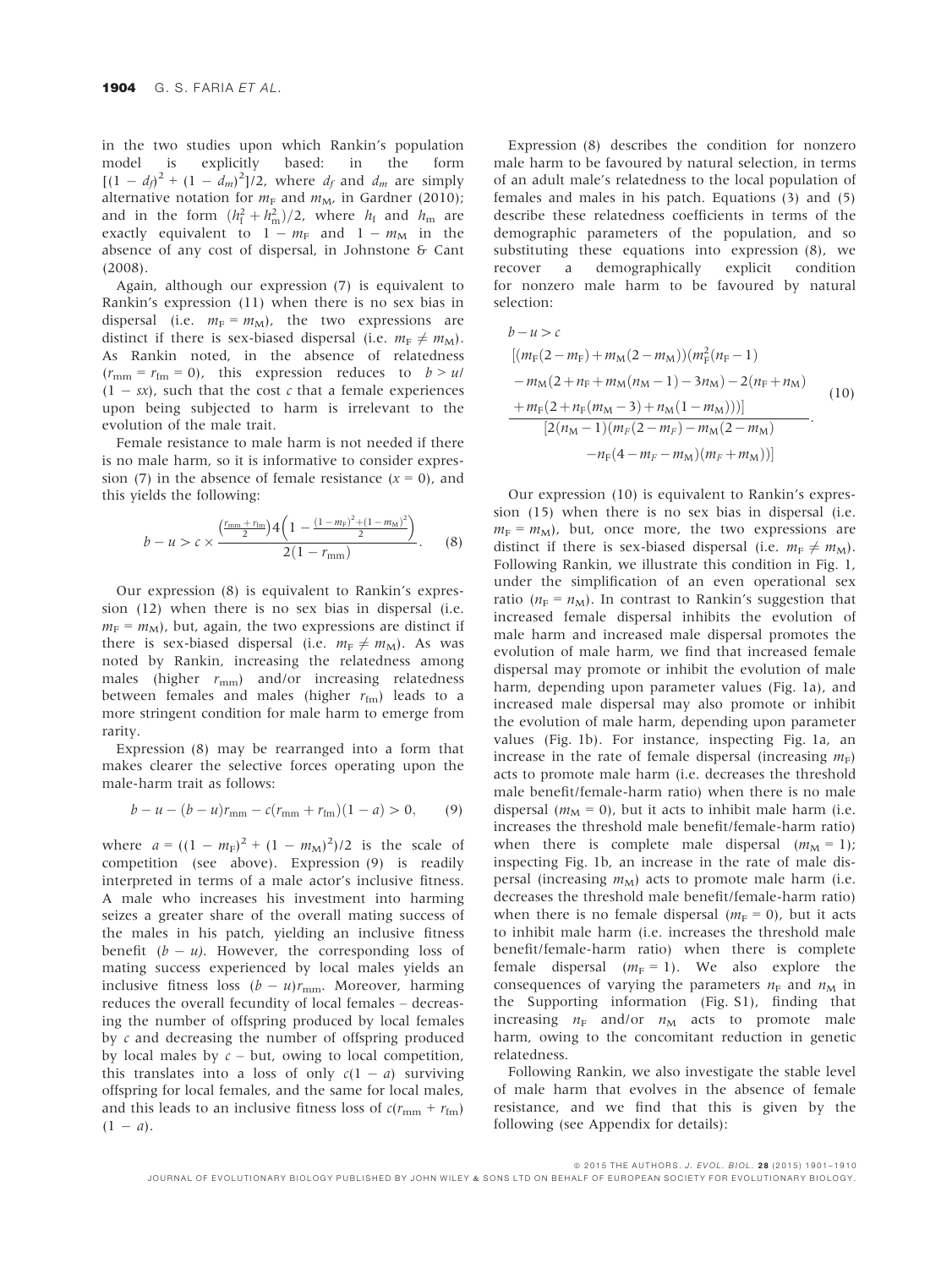$$
[2(b - u)(1 - r_{mm}) - c(r_{mm} + r_{\text{fm}})]
$$
  

$$
y^* = \frac{(m_{\text{F}}(2 - m_{\text{F}}) + m_{\text{M}}(2 - m_{\text{M}}))]}{[(b - u)c(2(1 - r_{mm}) + (r_{mm} + r_{\text{fm}}))}.
$$
 (11)  

$$
(m_{\text{F}}(2 - m_{\text{F}}) + m_{\text{M}}(2 - m_{\text{M}}))]
$$

Once again, our eqn (11) is equivalent to Rankin's eqn (17) when there is no sex bias in dispersal (i.e.  $m_F = m_M$ ), but the two expressions are distinct if there is sex-biased dispersal (i.e.  $m_F \neq m_M$ ). Following Rankin, we illustrate the stable level of male harm in Fig. 2, under the simplification of an even operational sex ratio ( $n_F = n_M$ ). As before, our results are qualitatively and quantitatively different from those of Rankin, in that increasing the rate of female dispersal may either increase or decrease the stable level of male harm (Fig. 2a), and increasing the rate of male dispersal may either increase or decrease the stable level of male harm (Fig. 2b). We also explore the consequences of varying the parameters  $n_F$  and  $n_M$  in the Supporting



Fig. 1 Invasion threshold for male harm y, in the absence of female resistance  $(x = 0)$ , as a function of (a) female dispersal rate  $m<sub>F</sub>$  and (b) male dispersal rate  $m_M$ , assuming three females and three males in each patch ( $n_F = n_M = 3$ ). In contrast to Rankin's (2011) fig. 1, we find that increasing female dispersal may promote or inhibit male harming and that increasing male dispersal may promote or inhibit male harming, depending upon parameter values.



Fig. 2 Stable level of male harm  $y^*$ , in the absence of female resistance  $(x = 0)$ , as a function of (a) female dispersal rate  $m_F$  and (b) male dispersal rate  $m_{\text{M}}$ , assuming three females and three males in each patch ( $n_F = n_M = 3$ ). In contrast to Rankin's (2011) fig. 2, we find that increasing female dispersal may promote or inhibit male harming and that increasing male dispersal may promote or inhibit male harming, depending upon parameter values. Other parameter values are  $b = 0.05$ ,  $u = 0.05$  and  $c = 0.02$ .

ª 2015 THE AUTHORS. J. EVOL. BIOL. 2 8 (2015) 1901–1910

JOURNAL OF EVOLUTIONARY BIOLOGY PUBLISHED BY JOHN WILEY & SONS LTD ON BEHALF OF EUROPEAN SOCIETY FOR EVOLUTIONARY BIOLOGY.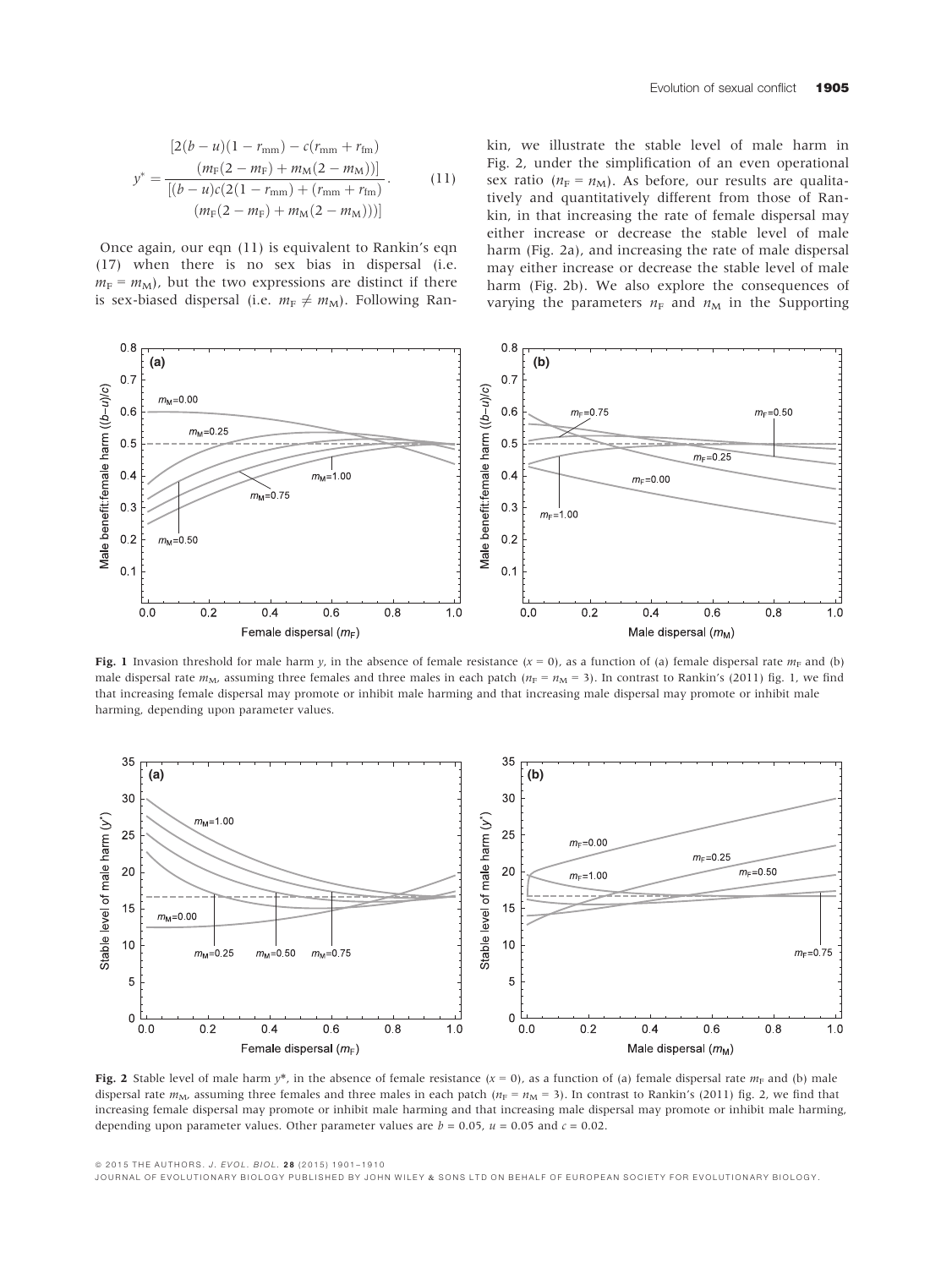information (Fig. S2), again finding that increasing  $n_F$ and/or  $n<sub>M</sub>$  acts to promote male harm owing to reduced relatedness. Finally, we perform numerical simulations to confirm our analytical results (Figs S3 and S4).

#### Evolution of female resistance

Performing a kin selection analysis of the fitness functions given by eqns (1) and (2), analogous to the one performed by Rankin, we find that natural selection favours the emergence of female resistance to male harm (i.e. for  $x$  to increase from zero) when:

$$
\frac{hc y - v}{1 - cy} \left[ 1 - ar_{\text{ff}} + (1 - a)r_{\text{fm}} \right] > 0, \tag{12}
$$

which, so long as  $cy < 1$ , is equivalent to  $hcy > v$  and which recovers Rankin's eqn (18); that is, female resistance is favoured so long as it improves female fecundity, and the relatedness structure of the population serves only to scale the strength of natural selection. In particular, female resistance is not favoured in the absence of male harm  $(y = 0)$ , and the condition for female resistance to be favoured becomes less stringent as the level of male harm increases (higher  $y$ ).

Assuming equal genetic variance in the male and female traits – such that the response to selection is proportional to marginal fitness, with the same constant of proportionality for both male and female traits (see Appendix for more details) – we may follow Rankin's approach to investigate the coevolutionary dynamics of male harm and female resistance. Although quantitatively different, here our results are qualitatively the same as Rankin's: in general, stable limit cycles emerge, with low female resistance favouring an increase in male harm, which favours an increase in female resistance, which favours reduced male harm, which then favours reduced female resistance, etc. (Fig. 3). We also explore the consequences of varying the relative evolvability of female and male traits – which has a quantitative but not a qualitative impact – and provide numerical simulation confirmation of these coevolutionary dynamics, in the Supporting information (Fig. S5).

## **Discussion**

An important aim of Rankin's (2011) analysis of the evolution of sexual conflict in genetically structured populations was to determine the impact of sex-specific rates of dispersal upon the evolution of male-harm and femaleresistance phenotypes. However, that analysis did not correctly take into account the impact of sex-biased dispersal upon female and male fitness. Here, we have remedied this problem, allowing fitness expressions to emerge directly from the assumptions of Rankin's model, and we have explored the consequences of implementing these new fitness functions for the evolution of



Fig. 3 Cyclical coevolutionary dynamics of male harm y and female resistance x, assuming  $n_F = n_M = 3$ ,  $b = 0.05$ ,  $u = 0.03$ ,  $c = 0.02$ ,  $v = 0.01$ ,  $s = 0.75$ ,  $h = 1$ ,  $m<sub>F</sub> = 0.25$ ,  $m<sub>F</sub> = 0.25$  and  $k = 1$ in line with Rankin's (2011) fig. 3. The arrows indicate the direction and relative magnitude of the response to natural selection, that is a product of marginal fitness and additive genetic variance. Owing to weakness of selection, actual generation-to-generation changes are vanishingly small.

sexual conflict. In contrast to Rankin's prediction that increased female dispersal always inhibits the evolution of male harm and increased male dispersal always promotes the evolution of male harm, we have found no straightforward relationship between sex-biased dispersal and the evolution of male harm, as the increased dispersal of either sex may promote or inhibit the evolution of male harm, depending upon parameter values.

Broadly speaking, we find that a higher rate of female dispersal may inhibit the evolution of male harm when the rate of male dispersal is also high (i.e. relatively unbiased dispersal), but it may promote the evolution of male harm if the rate of male dispersal is low (i.e. relatively female-biased dispersal). Similarly, a higher rate of male dispersal may promote the evolution of male harm when the rate of female dispersal is low (i.e. relatively male-biased dispersal), but it may inhibit the evolution of male harm when the rate of female dispersal is also high (i.e. relatively unbiased dispersal). In other words, male harming is most favoured when dispersal is strongly sex-biased, irrespective of the direction of this bias. This mirrors Gardner's (2010) result that selfishness is maximized when one sex always disperses and the other sex never disperses.

Our study serves to highlight that care must be taken in ensuring that appropriate fitness functions are subjected to kin selection analysis. The Taylor–Frank approach to kin selection analysis (Taylor, 1996; Taylor

© 2015 THE AUTHORS. J. EVOL. BIOL. 28 (2015) 1901-1910

JOURNAL OF EVOLUTIONARY BIOLOGY PUBLISHED BY JOHN WILEY & SONS LTD ON BEHALF OF EUROPEAN SOC IETY FOR EVOLUTIONARY BIOLOGY.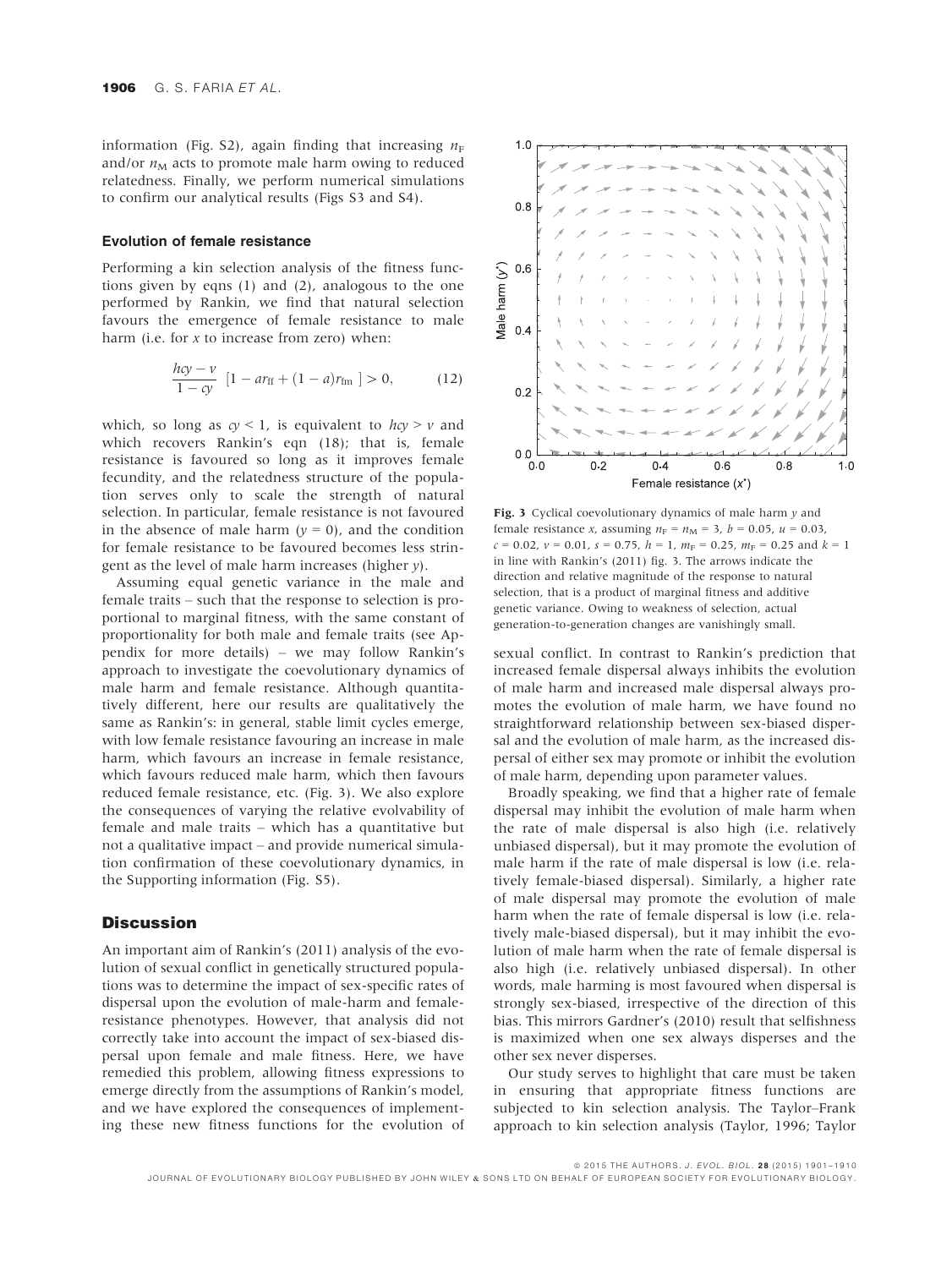& Frank 1996; Frank, 1997, 1998; Taylor et al., 2007) achieves great flexibility by not being prescriptive as to how fitness functions are to be developed, allowing the modeller to choose their own preferred framework. For example, the fitness function may be derived from explicit consideration of ecological processes, as has been done in the present study (see Gardner et al. 2007 for an example of a more detailed derivation of a fitness function from explicit population dynamics); or, alternatively, the fitness function may be developed in a more free-form way, without reference to an explicit population model, enabling greater generality (e.g. eqn 7.1 of Frank, 1998). But it is important to ensure that, whatever approach is taken, the analysis is not self-contradictory. The problem with the fitness functions assumed by Rankin (2011) is that they implicitly assume that individuals of both sexes compete with each other for breeding opportunities, whereas other aspects of Rankin's model assume that only individuals of the same sex compete with each other for breeding opportunities. Accordingly, Rankin's error is not methodological but rather one of overspecification.

Despite the qualitative difference in our results, the present analysis confirms several of the broader conceptual points made by Rankin (2011). Importantly, Rankin highlighted that the relationship between dispersal and male harm is complicated by the fact that dispersal tends to reduce relatedness within mating groups – which tends to promote male harm – but it also tends to relax local competition for reproductive resources – which tends to inhibit male harm. In scenarios where both sexes disperse at the same rate, these opposing effects of dispersal may often cancel each other out, such that there is negligible impact of dispersal rate on the evolution of social traits (Bulmer, 1986; Frank, 1986; Taylor, 1992a). The possibility of sex-biased dispersal complicates matters further, as it may decouple the impact of dispersal upon relatedness versus local competition (Gardner, 2010). Given these complexities, it is unsurprising that we have found no straightforward relationship between sex-specific rates of dispersal and levels of male aggression towards females. Moreover, we emphasize that, although increased relatedness will tend to inhibit male harm, it may be correlated – via demographic factors such as limited dispersal – with confounding local competition effects that may tend to promote male harm, leading to potentially misleading correlations in empirical studies and results that may appear to conflict with those of other theoretical studies.

Carazo et al. (2014) provide the only empirical study explicitly testing Rankin's (2011) predictions on the role of kin selection in sexual conflict. They found that triplets of unrelated males exhibited more competitive behaviour in the presence of a single unrelated female than did triplets of related males (in particular, brothers) in the presence of a single unrelated female and that females in the former treatment suffered reduced

lifetime reproductive success than those in the latter treatment. This result is in broad agreement with Rankin's and our general prediction that increased male–male relatedness per se reduces the incentive for harming behaviour. However, as Carazo et al.'s (2014) study considered facultative behaviour, presumably in response to kin recognition, rather than obligate evolutionary adaptation to different ecological and demographic scenarios, it does not provide a direct test of either Rankin's or our theoretical predictions. Such a direct test could be achieved using evolutionary experimental methods, whereby a laboratory population of a suitably amenable species is subjected to different ecological and demographic treatments – including variable dispersal rates (i.e.  $m_F$  and  $m_M$ ) and operational sex ratios (i.e.  $n_F$  and  $n_M$ ) – for multiple generations, analogous to Macke et al.'s (2014) elegant study of relatedness-mediated conflict between mating partners over sex allocation in spider mites.

Although we have focused upon correcting a number of errors in Rankin's (2011) theoretical study, more generally our study is supportive of Rankin's main conceptual point, which was to emphasize the potential role for kin selection to modulate the evolution of sexual conflict. Despite kin selection and sexual selection both originating with Charles Darwin – in The Origin of Species (Darwin, 1859) and The Descent of Man (Darwin, 1871), respectively – these two topics have developed more or less independently ever since. Yet there is huge scope for interactions between genetic relatives to impact upon each other's mating success and, accordingly, for individuals who are striving to maximize their inclusive fitness to take into account both their own mating success and also that of their relatives. Our reanalysis of Rankin's (2011) model is not intended to halt this exciting crossover of ideas between subdisciplines, but rather to establish these links in rigorous theoretical terms.

Indeed, there is a growing theoretical and empirical literature on kin selection in viscous populations, which has explored not only the consequences of sex-biased dispersal (Johnstone & Cant, 2008; Gardner, 2010; Rankin, 2011; the present study), but also – for example – the impact of budding dispersal (Gardner & West, 2006; Lehmann et al., 2006; Gardner et al., 2009; Kümmerli et al., 2009), population elasticity (Taylor, 1992b; Boots & Mealor, 2007; Alizon & Taylor, 2008; Wild et al., 2009), ploidy (Taylor, 1988; Yeh & Gardner, 2012), dispersal-dependent behaviour (Perrin & Lehmann, 2001; El Mouden & Gardner, 2008; Wild & Fernandes, 2009), variation in resource availability (Rodrigues & Gardner, 2012, 2013, 2015; Rodrigues & Johnstone, 2014), overlapping generations (Taylor & Irwin, 2000; Irwin & Taylor, 2001), birth–death versus death–birth demographies (Grafen & Archetti, 2008) and reproductive skew (Johnstone, 2008). Many of these ecological, demographic and genetic factors will have application to the biology of sexual selection and

ª 2015 THE AUTHORS. J. EVOL. BIOL. 2 8 (2015) 1901–1910

JOURNAL OF EVOLUTIONARY BIOLOGY PUBLISHED BY JOHN WILEY & SONS LTD ON BEHALF OF EUROPEAN SOCIETY FOR EVOLUTIONARY BIOLOGY.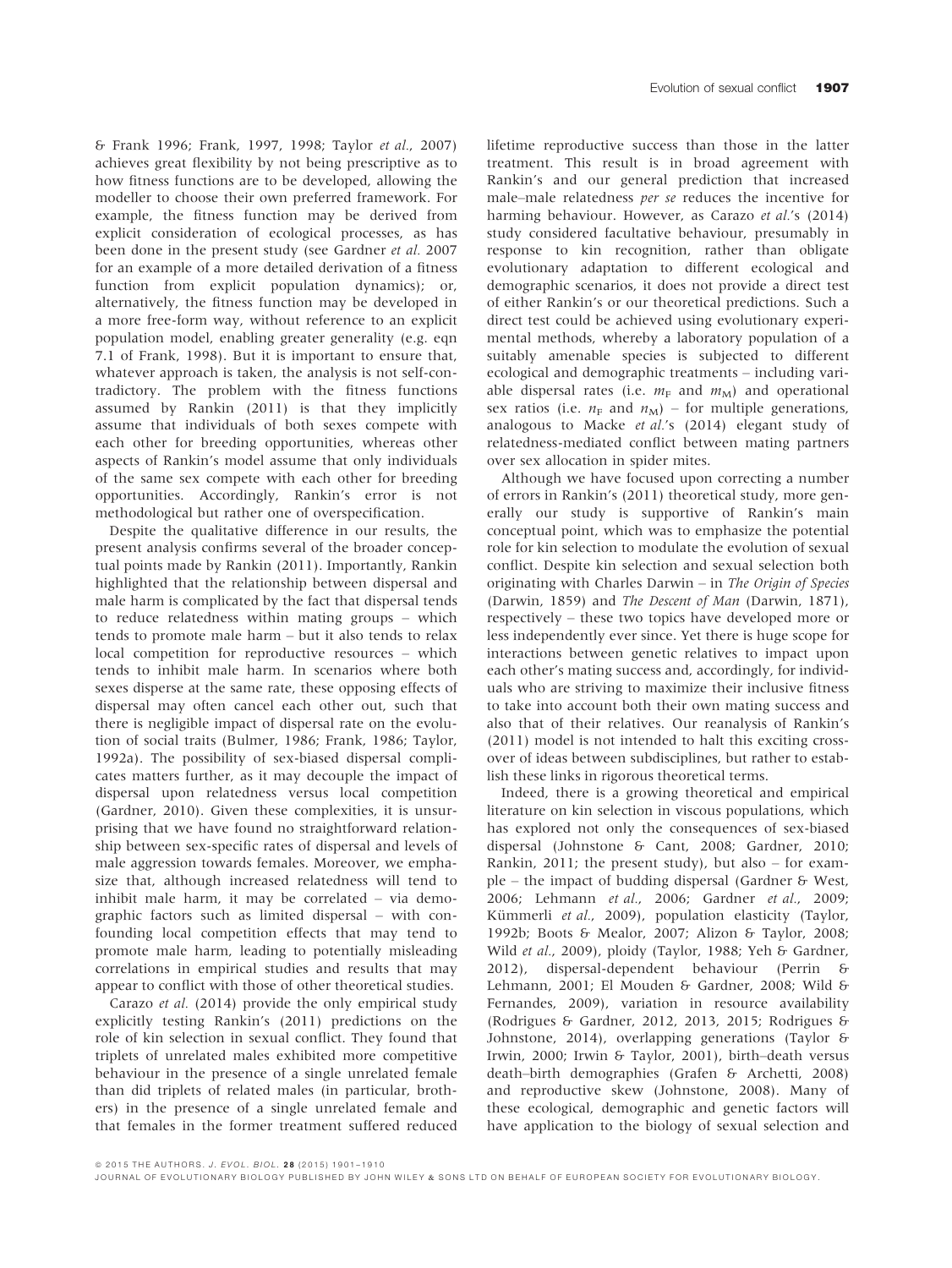sexual conflict, and this represents an exciting avenue for future theoretical developments and empirical research.

## Acknowledgments

We thank two anonymous referees for helpful comments. This work was supported by Portuguese funds from Fundação para a Ciência e a Tecnologia through cE3c Unit FCT funding UID/BIA/00329/2013 and through SAMV Post-Doctoral Research Grant (SFRH/BPD/66042/2009), and by a Natural Environment Research Council Independent Research Fellowship (AG, Grant Number NE/K009524/1).

## **References**

- Alizon, S. & Taylor, P.D. 2008. Empty sites can promote altruistic behavior. Evolution 62: 1335–1344.
- Arnqvist, G. & Rowe, L. 2005. Sexual Conflict. Princeton University Press, Princeton, NJ.
- Boots, M. & Mealor, M. 2007. Local interactions select for lower pathogen infectivity. Science 315: 1284–1286.
- Bulmer, M. 1986. Sex ratio theory in geographically structured populations. Heredity 56: 69-73.
- Bulmer, M.G. 1994. Theoretical Evolutionary Ecology. Sinauer Associates, Sunderland, MA.
- Carazo, P., Tan, C.K.W., Allen, F., Wigby, S. & Pizzari, T. 2014. Within-group male relatedness reduces harm to females in Drosophila. Nature 505: 672–675.
- Chapman, T., Arnqvist, G., Bangham, J. & Rowe, L. 2003. Sexual conflict. Trends Ecol. Evol. 18: 41-47.
- Darwin, C.R. 1859. The Origin of Species. John Murray, London.
- Darwin, C.R. 1871. The Descent of Man, and Selection in Relation to Sex. John Murray, London.
- El Mouden, C. & Gardner, A. 2008. Nice natives and mean migrants: the evolution of dispersal-dependent social behaviour in viscous populations. J. Evol. Biol. 21: 1480–1491.
- Fisher, R.A. 1930. The Genetical Theory of Natural Selection. Clarendon Press, Oxford.
- Frank, S.A. 1986. The genetic value of sons and daughters. Heredity 56: 351–354.
- Frank, S.A. 1997. Multivariate analysis of correlated selection and kin selection, with an ESS maximization method. J. Theor. Biol. 189: 307–316.
- Frank, S.A. 1998. Foundations of Social Evolution. Princeton University Press, Princeton, NJ.
- Gardner, A. 2010. Sex-biased dispersal of adults mediates the evolution of altruism among juveniles. J. Theor. Biol. 262: 339–345.
- Gardner, A. 2014. Total reproductive value of juveniles females is twice that of juvenile males under X-linkage and haplodiploidy. J. Theor. Biol. 359: 236-237.
- Gardner, A. & West, S.A. 2006. Demography, altruism and the benefits of budding. J. Evol. Biol. 19: 1707–1716.
- Gardner, A., West, S.A. & Griffin, A.S. 2007. Is bacterial persistence a social trait? PLoS ONE 2: e752.
- Gardner, A., Arce, A. & Alpedrinha, J. 2009. Budding dispersal and the sex ratio. J. Evol. Biol. 22: 1036–1045.
- Grafen, A. 2014. Total reproductive value for females and for males in sexual diploids are not equal. J. Theor. Biol. 359: 233–235.
- Grafen, A. & Archetti, M. 2008. Natural selection of altruism in inelastic viscous homogeneous populations. J. Theor. Biol. 252: 694–710.
- Hamilton, W.D. 1963. The evolution of altruistic behavior. Am. Nat. 97: 354–356.
- Hamilton, W.D. 1964. The genetical evolution of social behaviour, I & II. J. Theor. Biol.  $7: 1-52$ .
- Hamilton, W.D. 1970. Selfishness and spiteful behaviour in an evolutionary model. Nature 228: 1218–1220.
- Irwin, A.J. & Taylor, P.D. 2001. Evolution of altruism in stepping-stone populations with overlapping generations. Theor. Popul. Biol. 60: 315–325.
- Johnstone, R.A. 2008. Kin selection, local competition, and reproductive skew. Evolution 62: 2592-2599.
- Johnstone, R.A. & Cant, M.A. 2008. Sex differences in dispersal and the evolution of helping and harming. Am. Nat. 172: 318–330.
- Kümmerli, R., Gardner, A., West, S.A. & Griffin, A.S. 2009. Limited dispersal, budding dispersal and cooperation: an experimental study. Evolution 63: 939–949.
- Lehmann, L., Perrin, N. & Rousset, F. 2006. Population demography and the evolution of helping behaviors. Evolution 60: 1137–1151.
- Macke, E., Olivieri, I. & Magalhães, S. 2014. Local mate competition mediates sexual conflict in a haplodiploid spider mite. Curr. Biol. 24: 2850–2854.
- Maynard Smith, J. 1964. Group selection and kin selection. Nature 201: 1145–1147.
- Parker, G.A. 1979. Sexual selection and sexual conflict. In: Sexual Selection and Reproductive Competition in Insects (M.S. Blum & N.A. Blum, eds), pp. 123–166. Academic Press, New York.
- Parker, G.A. 2006. Sexual conflict over mating an fertilisation: an overview. Philos. Trans. R. Soc. Lond. B. 361: 235-259.
- Perrin, N. & Lehmann, L. 2001. Is sociality driven by the costs of dispersal or the benefits of philopatry? A role for kin-discrimination mechanisms. Am. Nat. 158: 471–483.
- Pizzari, T. & Gardner, A. 2012. The sociobiology of sex: inclusive fitness consequences of inter-sexual interactions. Philos. Trans. R. Soc. Lond. B. 367: 2314–2323.
- Rankin, D.J. 2011. Kin selection and the evolution of sexual conflict. J. Evol. Biol. 24: 71–81.
- Rodrigues, A.M.M. & Gardner, A. 2012. Evolution of helping and harming in heterogeneous populations. Evolution 66: 2065–2079.
- Rodrigues, A.M.M. & Gardner, A. 2013. Evolution of helping and harming in heterogeneous groups. Evolution 67: 2284– 2298.
- Rodrigues, A.M.M. & Gardner, A. 2015. Simultaneous failure of two sex-allocation invariants: implications for sex-ratio variation within and between populations. Proc. R. Soc. Lond. B Biol. Sci. 282: 20150570.
- Rodrigues, A.M.M. & Johnstone, R.A. 2014. Evolution of positive and negative density-dependent dispersal. Proc. R. Soc. Lond. B Biol. Sci. 281: 20141226.
- Rousset, F. 2004. Genetic Structure and Selection in Subdivided Populations. Princeton University Press, Princeton, NJ.
- Taylor, P.D. 1988. Inclusive fitness models with two sexes. Theor. Popul. Biol. 34: 145–168.

ª 2015 THE AUTHORS. J. EVOL. BIOL. 2 8 (2015) 1901–1910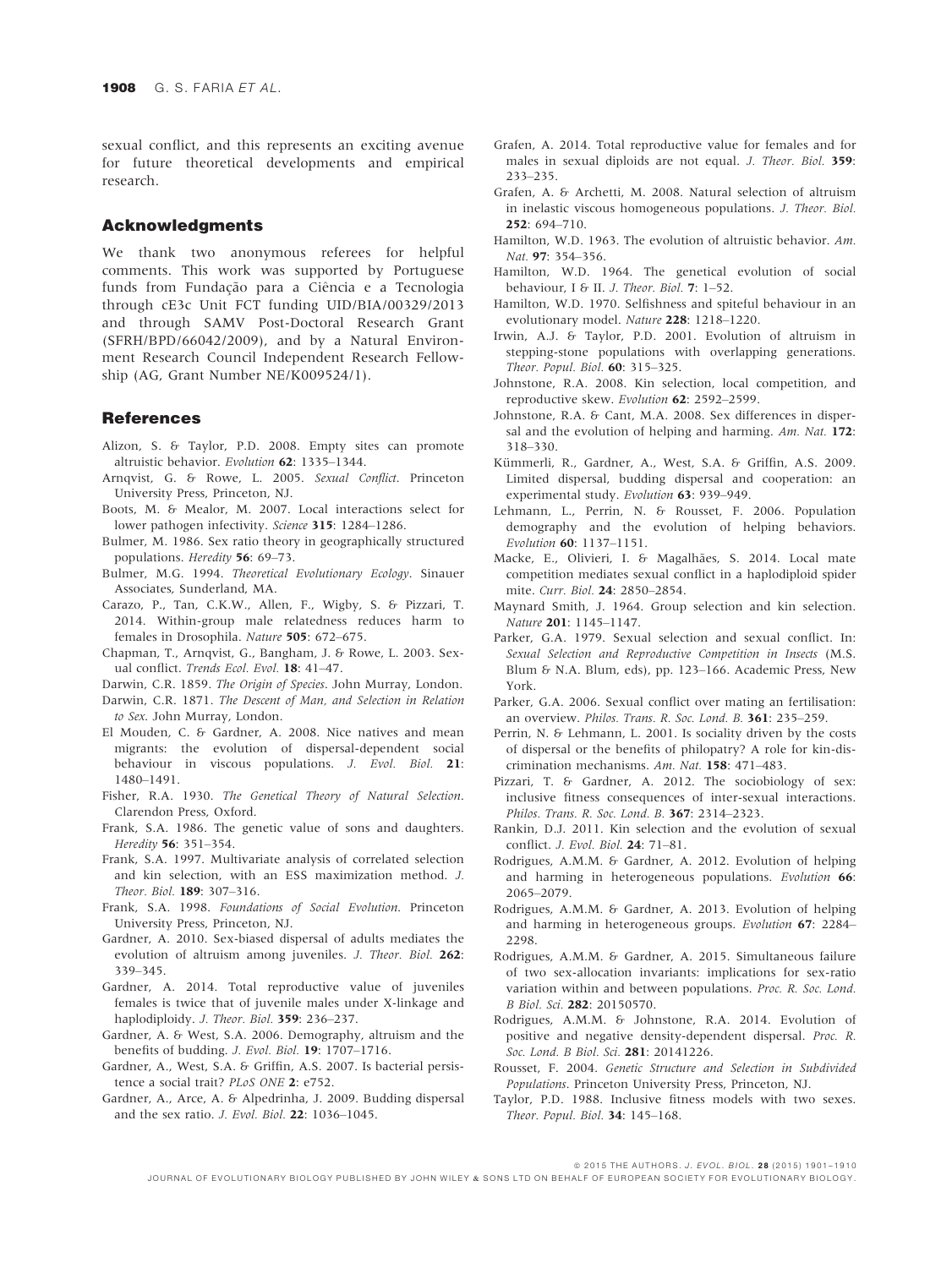- Taylor, P.D. 1992a. Altruism in viscous populations an inclusive fitness model. Evol. Ecol. 6: 352-356.
- Taylor, P.D. 1992b. Inclusive fitness in a homogeneous environment. Proc. R. Soc. Lond. B Biol. Sci. 249: 299-302.
- Taylor, P.D. 1996. Inclusive fitness arguments in genetic models of behaviour. J. Math. Biol. 34: 654–674.
- Taylor, P.D. & Frank, S.A. 1996. How to make a kin selection model. J. Theor. Biol. 180: 27–37.
- Taylor, P.D. & Irwin, A. 2000. The evolution of dispersal in a stepping stone population with overlapping generations. Theor. Popul. Biol. 58: 321–328.
- Taylor, P.D., Wild, G. & Gardner, A. 2007. Direct fitness or inclusive fitness: how should we model kin selection? J. Evol. Biol. 20: 301–309.
- Wild, G. & Fernandes, A.D. 2009. Investment in the public good through conditional phenotypes of large effect. J. Evol. Biol. 22: 927–941.
- Wild, G., Gardner, A. & West, S.A. 2009. Adaptation and the evolution of parasite virulence in a connected world. Nature 459: 983–986.
- Yeh, A.Y.-C. & Gardner, A. 2012. A general ploidy model for the evolution of helping in viscous populations. J. Theor. Biol. 304: 297–303.

## Appendix

#### Natural selection

Natural selection favours an increase in an allele's frequency if carriers of that allele are, on average, fitter than noncarriers. In the context of separate female and male classes, this correct measure of fitness is as follows:  $W = c_{\rm F}W_{\rm F} + c_{\rm M}W_{\rm M}$ , where  $c_{\rm F}$  and  $c_{\rm M}$  are the class reproductive values of females and males, respectively (and are given by  $c_F = c_M = \frac{1}{2}$  under diploidy), and  $W_F$  and  $W_M$  are the relative fitnesses of a focal female and a focal male, respectively (and are given by  $W_F = W_{Fij}$  and  $W_M = W_{Mij}$ ; that is, we have simply dispensed with the unnecessary indices). Accordingly, natural selection will act to increase the average genetic 'breeding' value for any phenotype of interest if  $dW/dg > 0$ , where g is the genic value associated with a gene picked at random from the population. Using the chain rule, and considering that the phenotype is male harm, then we may write  $dW/dg = c_F[(\partial W_F/\partial y_M') \times (dy_M'/dG_M') \times (dG_M/dg_F)] + c_M$  $[(\partial W_M/\partial y_M) \times (dy_M/dG_M) \times (dG_M/dg_M) + (\partial W_M/\partial y_M') \times$  $\frac{d\mathbf{y}_M}{dG_M'}\times \frac{d\mathbf{y}_M}{dG_M'}\times \frac{d\mathbf{y}_M}{d\mathbf{y}_M}$ , where:  $\mathbf{y}_M$  is a focal male's<br>own level of barm (equivalent to  $\mathbf{y}_M$  is Papkin's notaown level of harm (equivalent to  $y_{ij}$  in Rankin's notation);  $y'_M$  is the average level of male harm in the focal individual's patch (equivalent to  $y_i$ );  $G_M$  is a focal male's breeding value for the harming trait; and  $G'_{\text{M}}$  is the average breeding value for harm among the males in the focal individual's patch. We may denote: the genotype– phenotype map by  $dy_M/dG_M = dy'_M/dG'_M = \psi$ ; the consanguinity of a male to himself by  $dG_M/dg_M = p_m$ (Bulmer, 1994); the consanguinity of a male to a random male on his patch (including himself) by  $dG'_{\rm M}/d\mathfrak{g}_{\rm M} = p_{\rm mm}$ ; and the consanguinity of a male to a random female on his patch by  $dG'_{M}/dg_F = p_{fm}$ . Finally, we may express the relatedness of a male to a random male on his patch (including himself) by  $r_{\text{mm}} = p_{\text{mm}}/p_{\text{m}}$ (Bulmer, 1994) and the relatedness of a male to a random female on his patch by  $r_{\text{fm}} = p_{\text{fm}}/p_{\text{m}}$ . This yields the condition for increase:

$$
\frac{u - b(1 - sx)}{uy - b(1 - sx)y - 1} + \left(\frac{b - u - bsx}{uy - b(1 - sx)y - 1}\right) - \frac{c((2 - m_{\rm F})m_{\rm F} + (2 - m_{\rm M})m_{\rm M})(1 - hx)}{2(1 - vx - c(y - hx))}\Big) r_{\rm mm}
$$

$$
-\frac{c((2 - m_{\rm F})m_{\rm F} + (2 - m_{\rm M})m_{\rm M})(1 - hx)}{2(1 - vx - c(y - hx))} r_{\rm fm} > 0.
$$
(A1)

In addition to describing the direction of selection, expression (A1) also provides information about the magnitude of the response to selection. In particular, for a given amount of genetic variance in the male harm trait, the change in the population average of the trait owing to natural selection is proportional to the left hand side of expression (A1). Moreover, setting the left hand side of expression (A1) equal to zero, and solving for y, yields the stable level of harming  $y^*$ which, for  $x = 0$ , is given by eqn (11) of the main text.

Similarly, considering that the phenotype is female resistance, then we may write  $dW/dg = c_F \{(\partial W_F/\partial x_F)$  $\times$   $(d_{xF}/d_{yF}) \times (d_{yF}/d_{yF}) + (\partial W_{y}/\partial x_{y}^{\prime}) \times (dx^{\prime}/d_{yF}) \times (dx^{\prime}/dx_{y}) \times (d_{yF}/dx_{y})$  $dg_F$ } +  $c_M$ { $(\partial W_M/\partial x'_F) \times (dx'_F/dG'_F) \times (dG'_F/dg_M)$ }, where:  $x_F$  is a focal female's own level of resistance (equivalent to  $x_{ij}$  in Rankin's notation);  $x'_{F}$  is the average level of female resistance in the focal individual's patch (equivalent to  $x_i$ );  $G_F$  is a focal female's breeding value for the resistance trait; and  $G_F'$  is the average breeding value for resistance among the females in the focal individual's patch. We may denote: the genotype–phenotype map by  $dx_F$ /  $dG_F = dx'_F/dG'_F = \xi$ ; the consanguinity of a female to herself by  $dG_F/dg_F = p_f$  (which is equal to  $p_m$ ); and the consanguinity of a female to a random female on her patch (including herself) by  $dG_F/dg_F = p_{ff}$ . Finally, we may express the relatedness of a female to a random female on her patch (including herself) by  $r_{\text{ff}} = p_{\text{ff}}/p_{\text{f}}$ . This yields the condition for increase:

$$
\frac{v-chy}{vx + c(y - hxy) - 1} - \frac{(2 - (2 - m_{\rm F})m_{\rm F} - (2 - m_{\rm M})m_{\rm M})(v-chy)}{2(vx + c(y - hxy) - 1)}r_{\rm ff} + \frac{((2 - m_{\rm F})m_{\rm F} + (+2 - m_{\rm M})m_{\rm M})(v-chy)}{2(vx + c(y - hxy) - 1)}r_{\rm mf} > 0.
$$
\n(A2)

ª 2015 THE AUTHORS. J. EVOL. BIOL. 2 8 (2015) 1901–1910

JOURNAL OF EVOLUTIONARY BIOLOGY PUBLISHED BY JOHN WILEY & SONS LTD ON BEHALF OF EUROPEAN SOCIETY FOR EVOLUTIONARY BIOLOGY.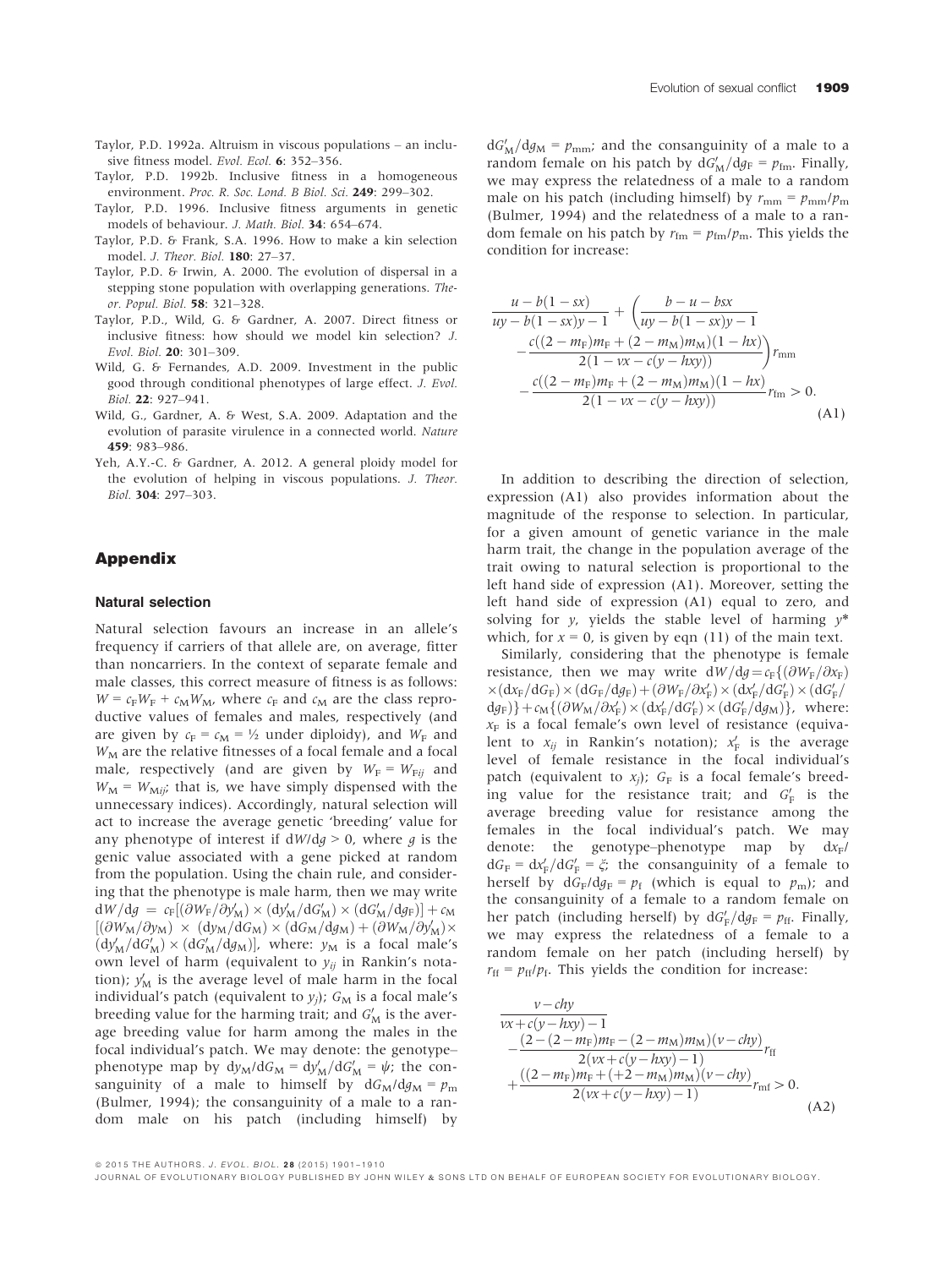Again, expression (A2) provides information about the magnitude of the response to selection. For a given amount of genetic variance in the female-resistance trait, the change in the population average of the trait owing to natural selection is proportional to the left hand side of expression (A2). Moreover, if the genetic variance for the female-resistance trait is  $k$  times that for the male-resistance trait, then the constant of proportionality for corresponding to expression  $(A2)$  is  $k$ times that corresponding to expression (A1).

#### **Relatedness**

The consanguinity  $p'$  of two offspring that are born on the same patch is defined by drawing a gene at random from one of the two offspring and a gene at random (from the same locus) from the other offspring, and calculating the probability that these two genes are identical by descent (Bulmer, 1994). Assuming that consanguinities take their equilibrium values, we may write

$$
p' = \frac{1}{4} \left( \frac{1}{n_{\rm F}} p + \frac{n_{\rm F} - 1}{n_{\rm F}} (1 - m_{\rm F})^2 p' \right) + \frac{1}{4} \left( \frac{1}{n_{\rm M}} p + \frac{n_{\rm M} - 1}{n_{\rm M}} (1 - m_{\rm M})^2 p' \right) + \frac{1}{2} (1 - m_{\rm F}) (1 - m_{\rm M}) p', \tag{A3}
$$

where  $p$  is the consanguinity of an individual to itself. That is: with probability  $\frac{1}{4}$ , we have drawn the maternal gene from both individuals, in which case with probability  $1/n_F$  they share the same mother giving consanguinity p, or else with probability  $(n_F - 1)/n_F$ they have different mothers who are consanguineous only to the extent that both are locals, giving consanguinity  $(1 - m_F)^2 p'$ ; with probability ¼, we have drawn<br>the paternal gene from both individuals in which case the paternal gene from both individuals, in which case with probability  $1/n_M$  they share the same father giving consanguinity p, or else with probability  $(n_M - 1)/n_M$ they have different fathers who are consanguineous only to the extent that both are locals, giving consan-

guinity  $(1 - m_M)^2 p'$ ; and with probability  $\frac{1}{2}$ , we have<br>drawn the maternal gene from one and the naternal drawn the maternal gene from one and the paternal gene from the other, in which case they are consanguineous only to the extent that both of these parents are locals, giving consanguinity  $(1 - m_F)(1 - m_M)p'$ .<br>Rearranging we have  $n' = [(n_+ + n_+)/(1 - m_-)^2]_{n_+}$ . Rearranging, we have  $p' = [(n_F + n_M)/((1 - m_F)^2 n_M + (1 - m_{\odot})^2 n_{\odot} + (M_{\odot} - m_{\odot} - m_{\odot}) (m_{\odot} + m_{\odot}) n_{\odot} + (M_{\odot} - m_{\odot} - m_{\odot}) n_{\odot} + (M_{\odot} - m_{\odot}) n_{\odot} + (M_{\odot} - m_{\odot} - m_{\odot}) n_{\odot} + (M_{\odot} - m_{\odot} - m_{\odot}) n_{\odot} + (M_{\odot} - m_{\odot})$  $(1 - m_M)^2 n_F + (4 - m_F - m_M)(m_F + m_M)n_F n_M$ ]*p*, and<br>dividing both sides by *n* vields the coefficient of related. dividing both sides by  $p$  yields the coefficient of relatedness ( $r = p'/p$ ; Bulmer, 1994), given by eqn (6) of the main text.

#### Supporting information

Additional Supporting Information may be found in the online version of this article:

Appendix S1. Simulation code.

**Figure S1** Invasion threshold for male harm  $\nu$ , in the absence of female resistance  $(x = 0)$ , as a function of (a) number of females  $n_F$  and (b) number of males  $n_M$ , assuming equal male and female dispersal in each patch  $(m_F = m_M = 0.5)$ .

Figure S2 Stable level of male harm  $y^*$ , in the absence of female resistance  $(x = 0)$ , as a function of (a) number of females  $n_F$  and (b) number of males  $n_M$ , assuming equal male and female dispersal in each patch  $(m_F = m_M = 0.5)$ .

**Figure S3** Stable level of male harm  $y^*$ , in the absence of female resistance  $(x = 0)$ , as a function of female dispersal rate  $m_F$ , assuming three females and three males in each patch ( $n_F = n_M = 3$ ).

**Figure S4** Stable level of male harm  $y^*$ , in the absence of female resistance  $(x = 0)$ , as a function of female dispersal rate  $m<sub>M</sub>$ , assuming three females and three males in each patch ( $n_F = n_M = 3$ ).

Figure S5 Coevolutionary dynamics of male harm  $y$ and female resistance x, assuming  $n_F = n_M = 3$ ,  $b = 0.05$ ,  $u = 0.03$ ,  $c = 0.02$ ,  $v = 0.01$ ,  $s = 0.75$ ,  $h = 1$ ,  $m_M = 0.25$  and  $m_F = 0.25$ .

Received 27 April 2015; revised 8 July 2015; accepted 9 July 2015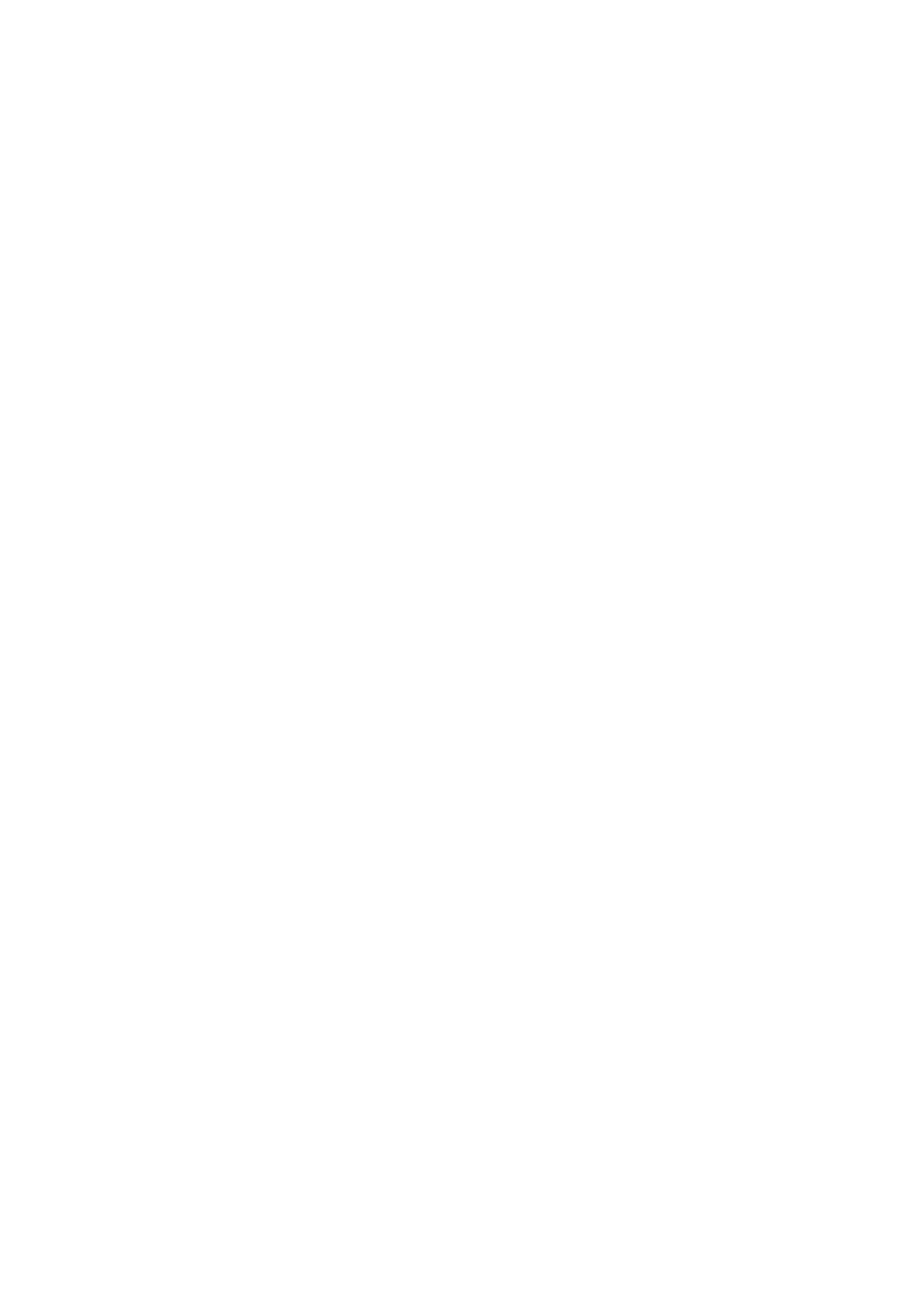

**(e)**

**Figure S3** | Stable level of male harm  $y^*$ , in the absence of female resistance  $(x = 0)$ , as a function of female dispersal rate  $m_F$ , assuming three females and three males in each patch  $(n_F = n_M = 3)$ . The dashed line represents Rankin's analysis and the solid line represents our analysis. Illustrative simulation results are presented as dots. The rate of male dispersal  $m_M$ is equal to (a) 0.00, (b) 0.25, (c) 0.50, (d) 0.75 and (e) 1.00.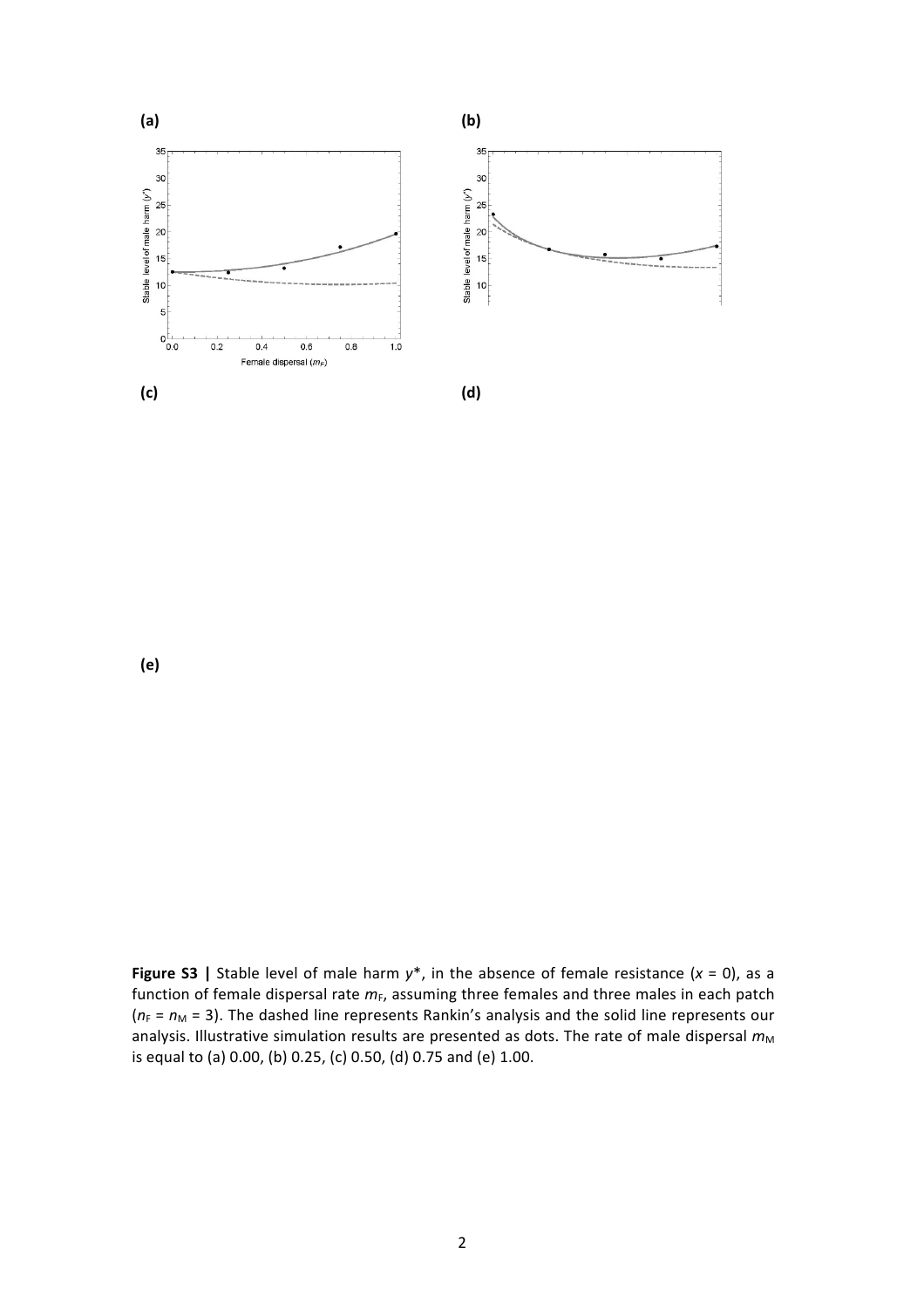

**Figure S4** | Stable level of male harm  $y^*$ , in the absence of female resistance  $(x = 0)$ , as a function of female dispersal rate  $m_M$ , assuming three females and three males in each patch ( $n_F$  =  $n_M$  = 3). The dashed line represents Rankin's analysis and the solid line represents our analysis. Illustrative simulation results are presented as dots. The rate of male dispersal  $m_M$ is equal to (a) 0.00, (b) 0.25, (c) 0.50, (d) 0.75 and (e) 1.00.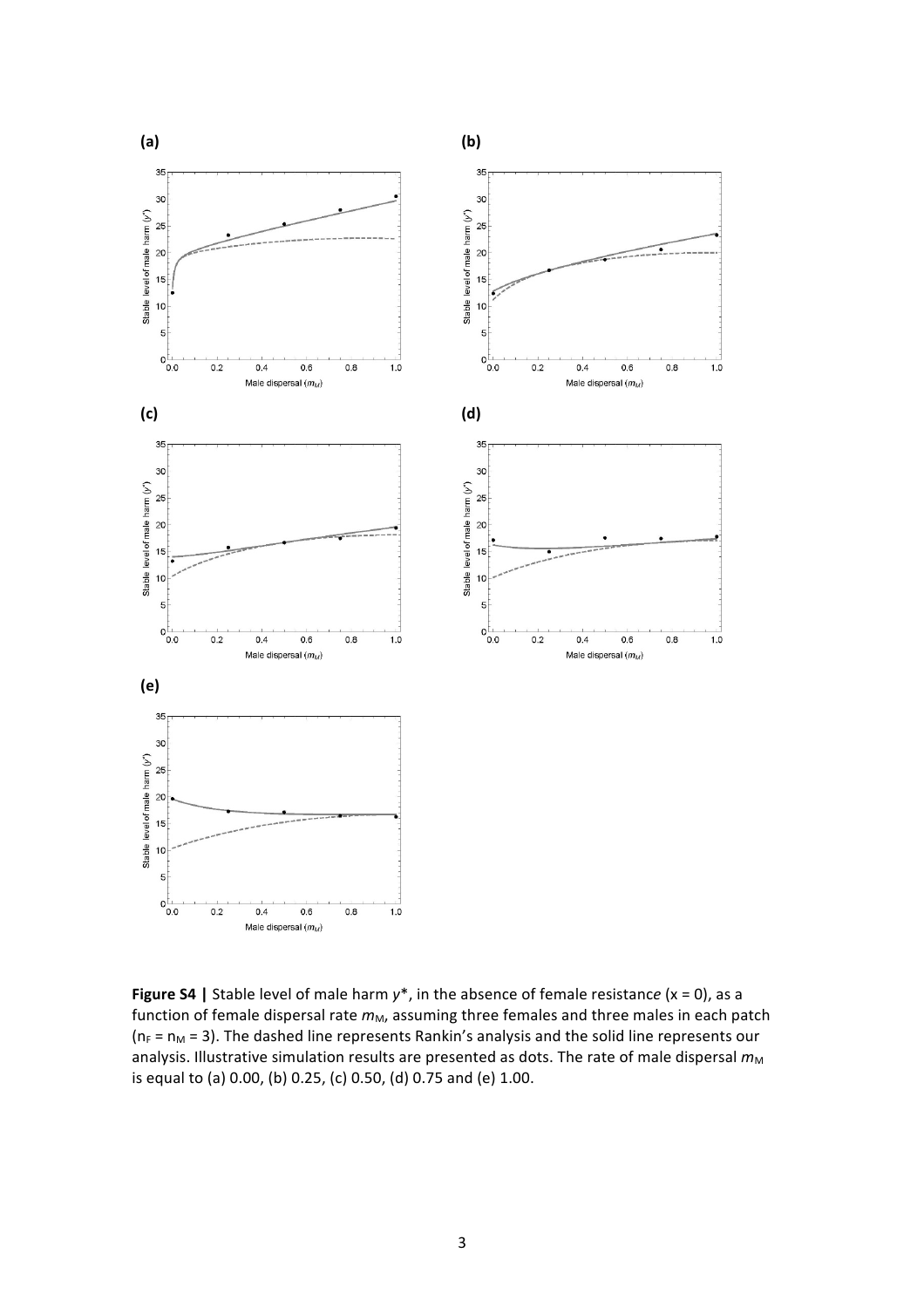

**Figure S5** | Coevolutionary dynamics of male harm y and female resistance x, assuming  $n_F = n_M$ = 3,  $b$  = 0.05,  $u$  = 0.03,  $c$  = 0.02,  $v$  = 0.01,  $s$  = 0.75,  $h$  = 1,  $m_F$  = 0.25 and  $m_F$  = 0.25. Grey arrows represent the mathematical analysis and and illustrative simulation results are shown as black lines. (a) Female trait half as evolvable as male trait,  $k = 0.50$  (simulation data shown for first 50000 generations). (b) Female trait and male trait equally evolvable,  $k = 1.00$  (simulation data shown for first 73000 generations). (c) Female trait twice as evolvable as male trait,  $k = 2.00$ (simulation data shown for first 88000 generations).

4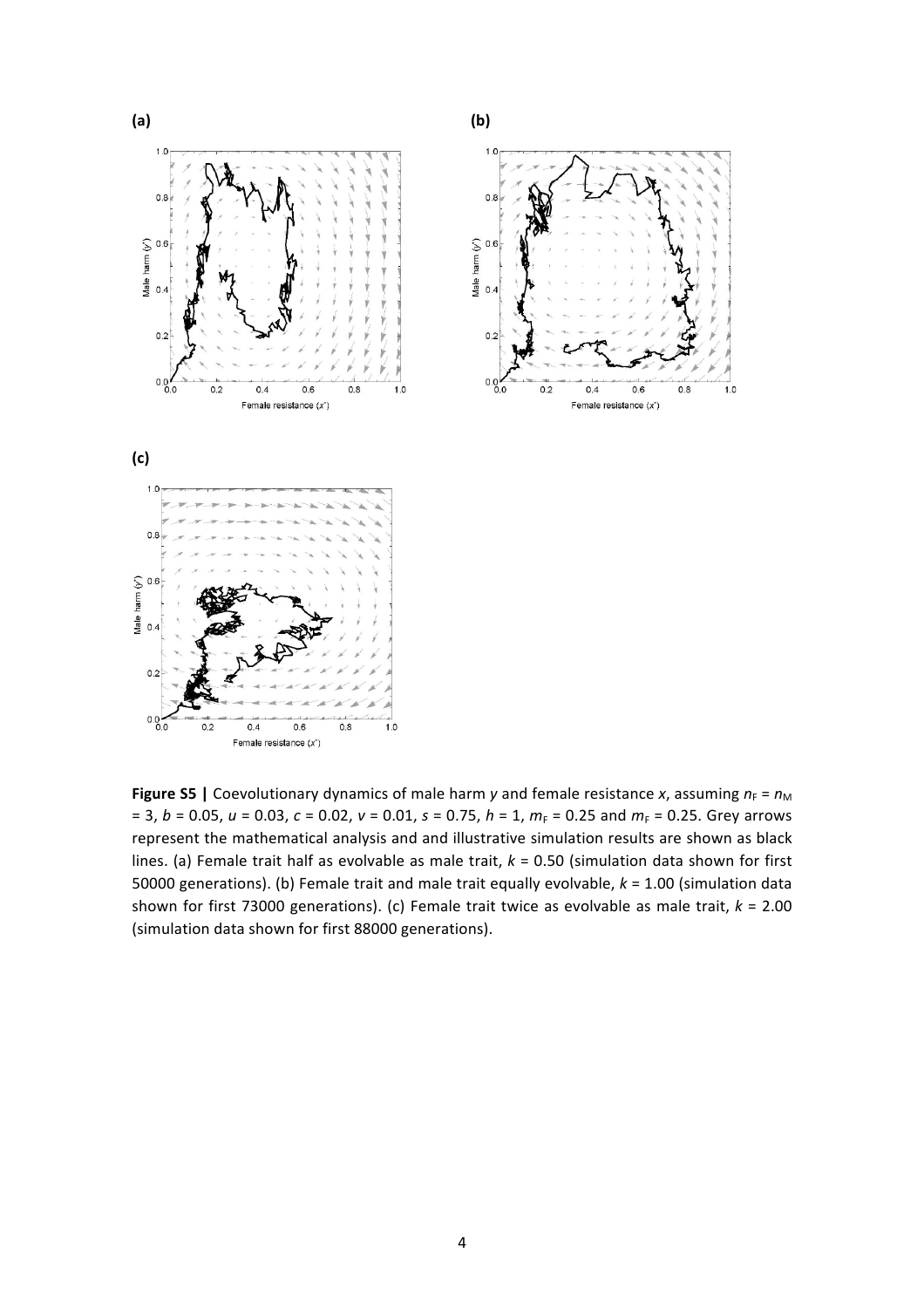# **Online Appendix A**

Code for the numerical simulations reported in Faria et al "Sex-biased dispersal, kin selection and the evolution of sexual conflict". *Harming* simulates a scenario in which a single locus encodes a single male-harm trait and there is no female resistance. SexualConflict simulates a scenario in which there are two loci, one encoding a male-harm trait and the other encoding a female-resistance trait. Parameters are as defined in the paper, with the addition of *p* (number of patches in the population) and *G* (the number of generations followed). Output is the population average value of each trait in each generation. To obtain the points presented in Figures S3 and S3, an average is taken of the final 100 generations of the simulation.To obtain the trajectories presented in Figure S5, the levels of male-harming and female-resistance traits were plotted for each 100-generation increment.

```
Harming[c_, b_, u_, mf_, mm_, mut_, p_Integer, nm_Integer,
  nf_Integer, G_Integer] := Module{}, logger = Table[, {G}];
    malebreeders = Table[{0, 0}, {p}, {nm}];
     femalebreeders = Table[{0, 0}, {p}, {nf}];
     Do
      Fec1 = 1 - c * Flatten [Table [Mean [Flatten [malebreeders [[Y]]], {\gamma, p}]];
      Fec = ReplacePart[Fec1, Position[Fec1, o_ /; o < 0] → 0];
      FecPop = Mean[Flatten[Fec]];
      e = Range[1, p];
      \text{FecCalcF} = \text{Flatten}[\text{Table}]\big( \left( \, \texttt{Fac} \, \llbracket y \rrbracket \, \right) \, \star \, \big( \, 1 \, - \, \texttt{mf} \, \big) \, \big) \, \big/ \, \big( \, \big( \, \left( \, \texttt{Fac} \, \llbracket y \rrbracket \, \right) \, \star \, \big( \, 1 \, - \, \texttt{mf} \, \big) \, \big) \, + \, \big( \, \left( \, \texttt{FacPop} \, \right) \, \star \, \texttt{mf} \, \big) \, \big) \, \, , \, \, \{ \, y \, , \, \, p \, \}FecCalcF2 = FlattenTable (Fec〚y〛) * mf
                                                    (FecPop) , {y, p};
      FecCalcM = Flatten[Table[
            ((\text{Fec}[[y]]) * (1 - mm)) / (((\text{Fec}[[y]]) * (1 - mm)) + ((\text{FecPop}) * mm)), {y, p}]];FecCalcM2 = Flatten \left[ \frac{\text{Fec}[\![\mathbf{y}]\!]) \; * \; (1 - mm)}{\text{(FecPop)}}, \{ \mathbf{y}, \; \mathbf{p} \} \right];
       <code>MaleFec = Table\left[\, \left\{ 1 + \mathbf{b} \ \right| \right. \right]</code>
                                          2
                                            (\text{malebreakers}[\![\mathbf{y}, \mathbf{x}, \mathbf{1}]\!] + \text{malebreakers}[\![\mathbf{y}, \mathbf{x}, \mathbf{2}]\!] ) -
             \frac{1}{2}2
                    (\text{malebreeders}[[y, x, 1]] + \text{malebreeders}[[y, x, 2]]) }, {y, p}, {x, nm} };
      femalebreeders1 = \text{Table} [\text{If} [\text{Random} [] < \text{F}ecCalcF\text{[[y]]}, \text{Flatten} [\text{[f]}If[Random[] < mut, If[Random[] < 0.5, femalebreeders〚y, RandomChoice[
                       Range[1, nf], 1], 1〛 + RandomReal[{-0.1, 0.1}], femalebreeders〚y,
                      RandomChoice[Range[1, nf], 1], 2〛 + RandomReal[{-0.1, 0.1}]],
                 If [Random [] < 0.5, femalebreeders [y, RandomChoice [Range [1, nf], 1], 1],
                  femalebreeders〚y, RandomChoice[Range[1, nf], 1], 2〛]],
               If[Random[] <math>~</math>\text{RandomChoice}[\text{Flatten}[\text{MaleFec}[\texttt{y}]]] \rightarrow \text{Range}[1, \text{ nm}], 1], 1RandomReal[{-0.1, 0.1}], malebreeders〚y, RandomChoice[Flatten[
                          MaleFec〚y〛] → Range[1, nm], 1], 2〛 + RandomReal[{-0.1, 0.1}]],
                 If[Random[] < 0.5, malebreeders〚y, RandomChoice[
                     \text{Flatten}[\text{MaleFec}[\![y]\!]] \rightarrow \text{Range}[1, \text{ nm}], 1], 1], \text{ malebreeders}[\![y],\texttt{RandomChoice}[\texttt{Flatten}[\texttt{MaleFec}[\texttt{y}]]] \rightarrow \texttt{Range}[1, \texttt{nm}], 1], 2]]]]Flatten[ {z = RandomChoice[FeccCalcF2 \rightarrow Range[1, p], 1]}If[Random[] < mut, If[Random[] < 0.5, femalebreeders〚z, RandomChoice[
                       Range[1, nf], 1], 1〛 + RandomReal[{-0.1, 0.1}], femalebreeders〚z,
```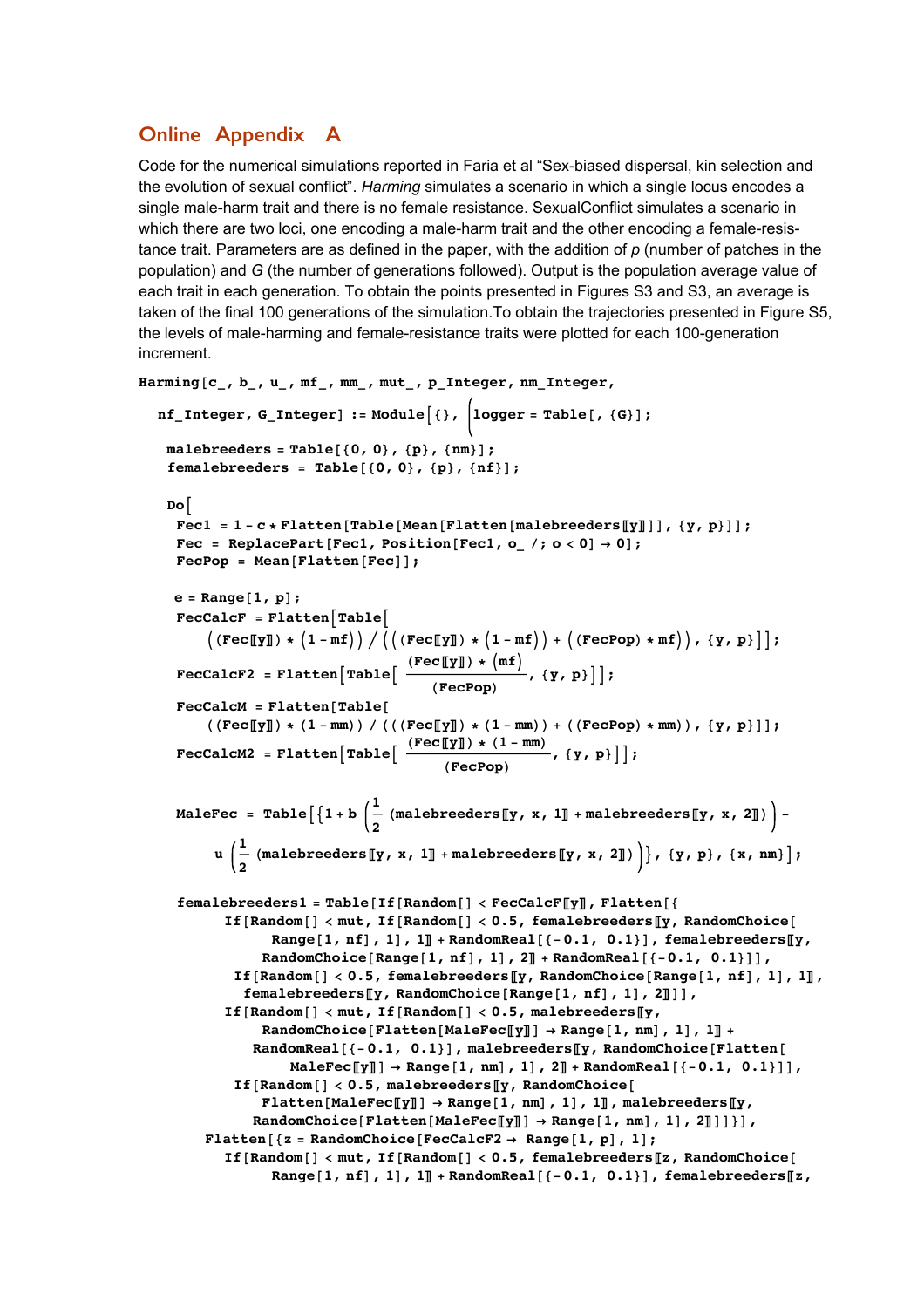```
RandomChoice[Range[1, nf], 1], 2〛 + RandomReal[{-0.1, 0.1}]],
       If [Random[] < 0.5, femalebreeders [z, RandomChoice [Range [1, nf], 1], 1],
        femalebreeders〚z, RandomChoice[Range[1, nf], 1], 2〛]],
      If[Random[] < mut, If[Random[] < 0.5, malebreeders〚z,
           RandomChoice[Flatten[MaleFec〚z〛] → Range[1, nm], 1], 1〛 +
          RandomReal[{-0.1, 0.1}], malebreeders〚z, RandomChoice[Flatten[
               MaleFec〚z〛] → Range[1, nm], 1], 2〛 + RandomReal[{-0.1, 0.1}]],
       If[Random[] < 0.5, malebreeders〚z, RandomChoice[Flatten[MaleFec〚z〛] →
            Range[1, nm], 1], 1〛, malebreeders〚z, RandomChoice[
           Flatten [MaleFec[[z]] \rightarrow Range[1, nm], 1], 2]]]]]], {y, p}, {nf}];
malebreeders1 = Table[If[Random[] < FecCalcM〚y〛, Flatten[{
      If[Random[] < mut, If[Random[] < 0.5, femalebreeders〚y, RandomChoice[
            Range[1, nf], 1], 1] + RandomReal[{(-0.1, 0.1)}], femalebreeders [y, z]RandomChoice[Range[1, nf], 1], 2〛 + RandomReal[{-0.1, 0.1}]],
       If [Random[] < 0.5, femalebreeders [[y, RandomChoice [Range [1, nf], 1], 1],
        femalebreeders〚y, RandomChoice[Range[1, nf], 1], 2〛]],
      If[Random[] < mut, If[Random[] < 0.5, malebreeders〚y,
           \texttt{RandomChoice}[\texttt{Flatten}[\texttt{MaleFec}[\texttt{y}]]] \rightarrow \texttt{Range}[1, \texttt{nm}], 1], 1]] + \texttt{Index}RandomReal[{-0.1, 0.1}], malebreeders〚y, RandomChoice[Flatten[
               MaleFec〚y〛] → Range[1, nm], 1], 2〛 + RandomReal[{-0.1, 0.1}]],
       If[Random[] < 0.5, malebreeders〚y, RandomChoice[
           Flatten[MaleFec〚y〛] → Range[1, nm], 1], 1〛, malebreeders〚y,
          \texttt{RandomChoice}[\texttt{Flatten}[\texttt{MaleFec}[\texttt{y}]]] \rightarrow \texttt{Range}[1, \texttt{nm}], 1], 2]]]]\text{Flatten} [{z = \text{RandomChoice}[\text{FecCalcM2} \rightarrow \text{Range}[1, p], 1]};If[Random[] < mut, If[Random[] < 0.5, femalebreeders〚z, RandomChoice[
            Range[1, nf], 1], 1〛 + RandomReal[{-0.1, 0.1}], femalebreeders〚z,
           RandomChoice[Range[1, nf], 1], 2〛 + RandomReal[{-0.1, 0.1}]],
       If [Random[] < 0.5, femalebreeders [z, RandomChoice [Range [1, nf], 1], 1],
        femalebreeders〚z, RandomChoice[Range[1, nf], 1], 2〛]],
      If[Random[] < mut, If[Random[] < 0.5, malebreeders〚z,
           RandomChoice[Flatten[MaleFec〚z〛] → Range[1, nm], 1], 1〛 +
          RandomReal[{-0.1, 0.1}], malebreeders〚z, RandomChoice[Flatten[
               MaleFec〚z〛] → Range[1, nm], 1], 2〛 + RandomReal[{-0.1, 0.1}]],
       If[Random[] < 0.5, malebreeders〚z, RandomChoice[Flatten[MaleFec〚z〛] →
            Range[1, nm], 1], 1〛, malebreeders〚z, RandomChoice[
           Flatten [MaleFec[[z]] \rightarrow Range[1, nm], 1], 2]]]]]]], {y, p}, {nf}];
femalebreeders =
```

```
ReplacePart[femalebreeders1, Position[femalebreeders1, o_ /; o < 0] → 0];
malebreeders = ReplacePart[malebreeders1,
  Position[malebreeders1, o<sub>_</sub> /; o < 0] \rightarrow 0];
```

```
\frac{1}{2 p \left( nf+nm \right)} \left( \left( \text{Apply [Plus, Flat = the image] \right) \right) + \frac{1}{2 p \left( nf+nm \right)}Apply[Plus, Flatten[femalebreeders]], {g, G};
Print[logger〚G〛]
```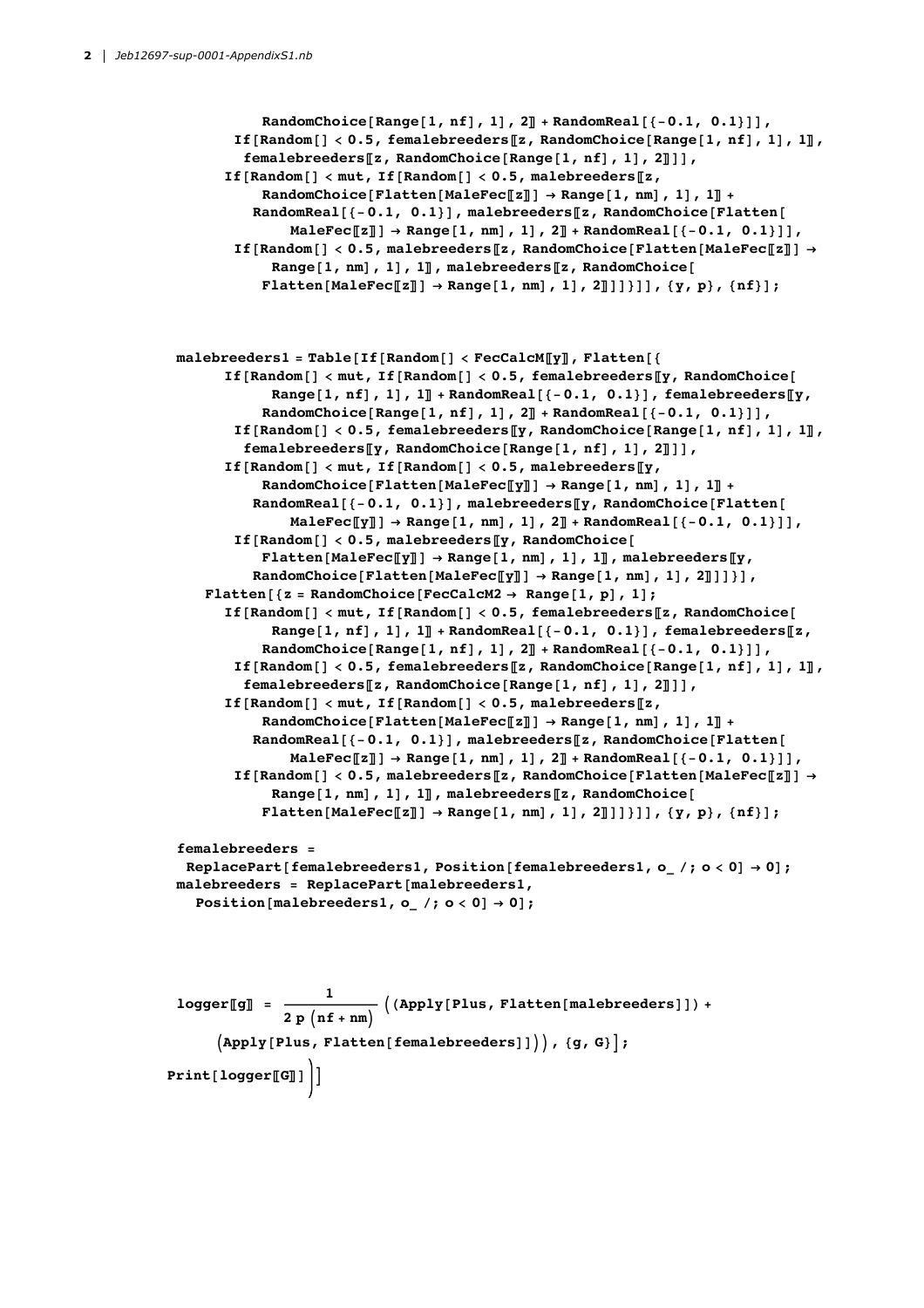```
SexualConflict [c_, b<sub>1</sub>, u<sub>1</sub>, v<sub>1</sub>, h<sub>1</sub>, s<sub>1</sub>, mf<sub>1</sub>, mm<sub>1</sub>, mut<sub>1</sub>, p<sub>1</sub>Integer,
   nm\_Integer, nf\_Integer, G\_Integer]: = Module[{ }, [logger = Table[, {G}];malebreeders = Table[{0, 0, 0, 0}, {p}, {nm}];
    femalebreeders = Table[{0, 0, 0, 0}, {p}, {nf}];
Do
      IndivMales = Table
          1 (malebreeders[[y, x, 3]] + malebreeders[[y, x, 4]]), {y, p}, {x, nm}, {w, 1}];
         2
      MeanPatchMales = Table[Mean[IndivMales〚y〛], {y, p}, {x, nm}];
      <code>IndivFemales = Table\begin{bmatrix} \frac{1}{2} \end{bmatrix} (femalebreeders\llbracket \texttt{y}, \texttt{x}, \texttt{1} \rrbracket + femalebreeders\llbracket \texttt{y}, \texttt{x}, \texttt{2} \rrbracket),</code>
         {y, p}, {x, nm}, {w, 1};
      MeanPatchFemales = Table[Mean[IndivFemales〚y〛], {y, p}, {x, nm}];
      FecFemales0 =
        1 - c * MeanPatchMales * 1 - h * IndivFemales - v * IndivFemales;
      FecMales0 = 1 + (b * IndivMales(1 - (s * MeanPatchFemales))) - (u * IndivMales);FecFemales =
       ReplacePart[FecFemales0, Position[FecFemales0, o_ /; o < 0] → 0.001];
      FecMales = \text{ReplacePart}[\text{FeCMales0}, \text{Position}[\text{FeCMales0}, o /; o < 0] \rightarrow 0.001];{\bf FecPatchFemales0 = Table} [Mean [{\bf FecFemales}]], {\bf y, p}];
      \textbf{F}ecPatchMales0 = \textbf{T}able[\textbf{Mean}[\textbf{F}ecMales[\![\mathbf{y}]\!], \{\mathbf{y},\mathbf{p}\}\];
      FecPatchFemales =
       ReplacePart[FecPatchFemales0, Position[FecPatchFemales0, o_ /; o < 0] → 0];
      FecPatchMales = ReplacePart[FecPatchMales0,
         Position[\text{FecPatchMales0, o} /; o < 0] \rightarrow 0];
      FecPop = Mean[Flatten[FecPatchFemales]];
      e = Range[1, p];
      {\bf FccCalcF} = {\bf Flatten}{\bf Table} \left( ({\bf FecPatchFemales}{\bf [Y]}) \neq {\bf (1-mf)}) \neq\left(\left(\text{(FecPatchFemales}[\![\mathbf{y}]\!]) * (\mathbf{1}-\mathbf{m}\mathbf{f})\right) + \left(\text{(FecPop)} * \mathbf{m}\mathbf{f}\right)\right), \{\mathbf{y}, \mathbf{p}\}\right];FecCalcF2 = Flatten\lceil \text{Table} \rceil (FecPatchFemales \lceil \text{y} \rceil) * \lfloor \text{mf} \rceil) / (FecPop), {\text{y}, \text{p}} \rceil ;
      FecCalcM = Flatten[Table[ ((FecPatchFemales〚y〛) * (1 - mm)) /
             (( ((FecPatchFemales [[y]]) \star (1 - mm)) + ((FecPop) \star mm)), {y, p}]];
      {\bf F}ecCalcM2 = {\bf F}latten[Table[(({\bf F}ecPatch{\bf F}emales{\bf F}y]) * (1 - mm)) / ({\bf F}ecPop),
           {y, p}]];
      femalebreeders1 = Table[If[Random[] < FecCalcF〚y〛, Flatten[{
              If[Random[] < mut, If[Random[] < 0.5,
                 femalebreeders〚y, RandomChoice[Flatten[FecFemales〚y〛] → Range[1, nf],
                      1], 1〛 + RandomReal[{-0.01, 0.01}],
```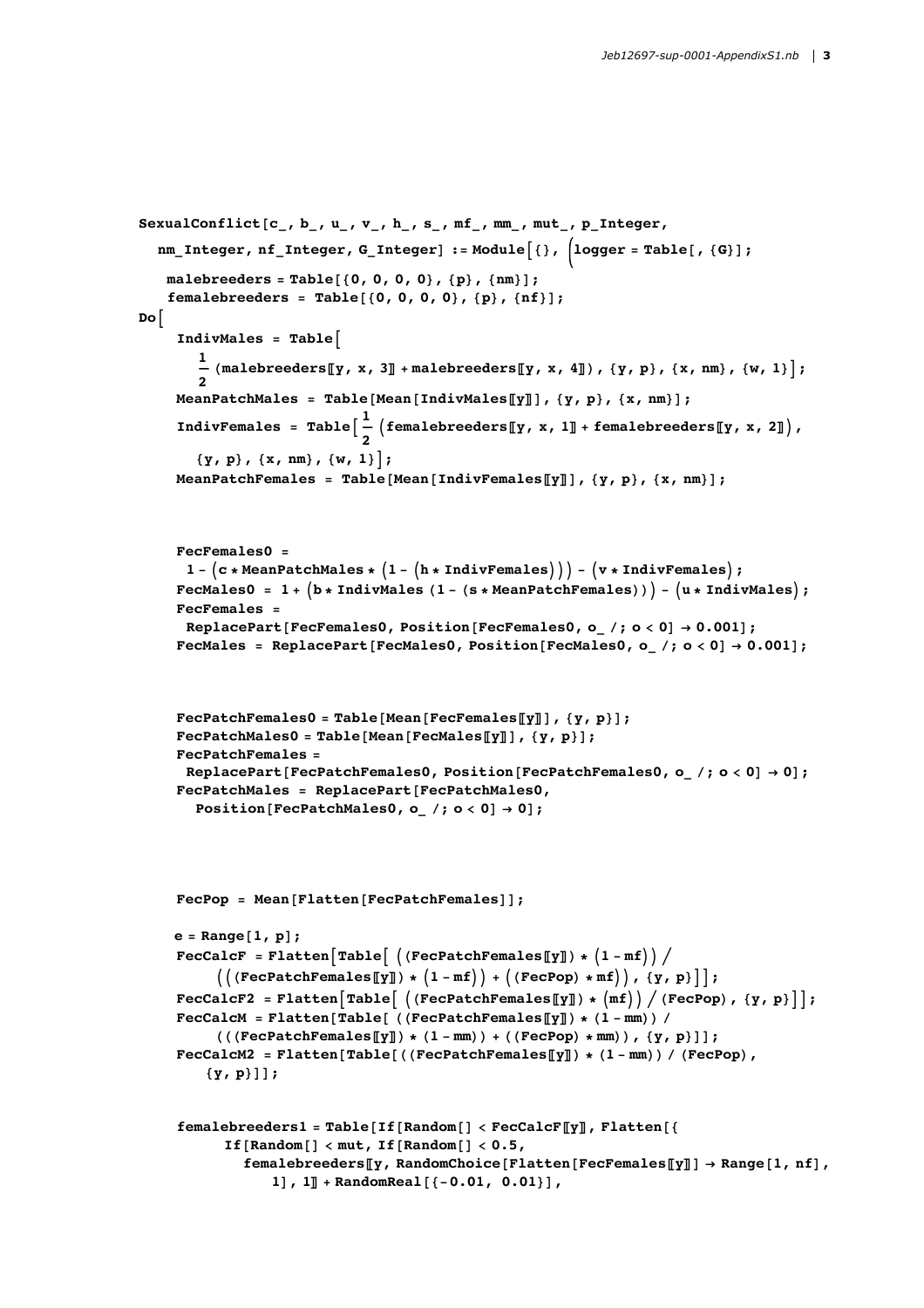```
femalebreeders〚y, RandomChoice[Flatten[FecFemales〚y〛] →
          Range[1, nf], 1], 2〛 + RandomReal[{-0.01, 0.01}]],
    If[Random[] < 0.5, femalebreeders〚y, RandomChoice[
        Flatten[FecFemales〚y〛] → Range[1, nf], 1], 1〛, femalebreeders〚y,
      RandomChoice[Flatten[FecFemales〚y〛] → Range[1, nf], 1], 2〛]],
  If[Random[] < mut, If[Random[] < 0.5,
     malebreeders〚y, RandomChoice[Flatten[FecMales 〚y〛] → Range[1, nm], 1],
        1〛 + RandomReal[{-0.01, 0.01}],
     malebreeders〚y, RandomChoice[Flatten[FecMales 〚y〛] → Range[1, nm], 1],
        2〛 + RandomReal[{-0.01, 0.01}]],
    If[Random[] < 0.5, malebreeders〚y, RandomChoice[
        Flatten[FecMales 〚y〛] → Range[1, nm], 1], 1〛, malebreeders〚y,
      RandomChoice[Flatten[FecMales 〚y〛] → Range[1, nm], 1], 2〛]],
  If[Random[] < mut,
    If[Random[] < 0.5, femalebreeders〚y, RandomChoice[Flatten[FecFemales〚
             y〛] → Range[1, nf], 1], 3〛 + RandomReal[{-0.01, 0.01}],
     femalebreeders〚y, RandomChoice[Flatten[FecFemales〚y〛] →
          Range[1, nf], 1], 4〛 + RandomReal[{-0.01, 0.01}]],
    If[Random[] < 0.5, femalebreeders〚y, RandomChoice[
        Flatten[FecFemales〚y〛] → Range[1, nf], 1], 3〛, femalebreeders〚y,
      RandomChoice[Flatten[FecFemales〚y〛] → Range[1, nf], 1], 4〛]],
  If[Random[] < mut, If[Random[] < 0.5, malebreeders〚y,
        \text{RandomChoice}[\text{Flatten}[\text{Fechales}[[y]]] \rightarrow \text{Range}[1, nm], 1], 3 +
      RandomReal[{-0.01, 0.01}], malebreeders〚y, RandomChoice[Flatten[
            FecMales [[y]] \rightarrow Range [1, nm], 1], 4] + RandomReal [{-0.01, 0.01}]],
    If[Random[] < 0.5, malebreeders〚y, RandomChoice[
        \textbf{F}latten\textbf{[FecMales}\textbf{[}y\textbf{]}\textbf{]} \rightarrow \textbf{Range}[1, \textbf{nm}], \textbf{1}, \textbf{1}, \textbf{3}\textbf{]}, malebreeders\textbf{[}y\textbf{,}\texttt{RandomChoice}[\texttt{Flatten}[\texttt{FecMales}[\![\mathbf{y}]\!]] \rightarrow \texttt{Range}[1, \texttt{nm}], 1], 4[]]]Flatten[{z = RandomChoice[FecCalcF2 → Range[1, p], 1];
  If[Random[] < mut, If[Random[] < 0.5, femalebreeders〚z,
        \text{RandomChoice}[\text{Flatten}[\text{FecFemales}[\textbf{z}]]] \rightarrow \text{Range}[1, nf], 1], 1RandomReal[{-0.01, 0.01}], femalebreeders〚z, RandomChoice[
         Flatten[FecFemales〚z〛] → Range[1, nf], 1], 2〛 + RandomReal[
        {-0.01, 0.01}]], If[Random[] < 0.5, femalebreeders〚z, RandomChoice[
        Flatten[FecFemales〚z〛] → Range[1, nf], 1], 1〛, femalebreeders〚z,
      \textbf{RandomChoice}[\textbf{Pattern}[\textbf{Fectemales}[[z]]] \rightarrow \textbf{Range}[1, nf], 1], 2]]]If[Random[] < mut, If[Random[] < 0.5,
     malebreeders〚z, RandomChoice[Flatten[FecMales 〚z〛] → Range[1, nm], 1],
        1〛 + RandomReal[{-0.01, 0.01}],
     malebreeders〚z, RandomChoice[Flatten[FecMales 〚z〛] → Range[1, nm], 1],
        2〛 + RandomReal[{-0.01, 0.01}]],
    If[Random[] < 0.5, malebreeders〚z, RandomChoice[
        Flatten[FecMales 〚z〛] → Range[1, nm], 1], 1〛, malebreeders〚z,
      RandomChoice[Flatten[FecMales 〚z〛] → Range[1, nm], 1], 2〛]],
  If[Random[] < mut,
    If[Random[] < 0.5, femalebreeders〚z, RandomChoice[Flatten[FecFemales〚
             z〛] → Range[1, nf], 1], 3〛 + RandomReal[{-0.01, 0.01}],
     femalebreeders〚z, RandomChoice[Flatten[FecFemales〚z〛] →
          Range[1, nf], 1], 4〛 + RandomReal[{-0.01, 0.01}]],
    If[Random[] < 0.5, femalebreeders〚z, RandomChoice[
        Flatten[FecFemales〚z〛] → Range[1, nf], 1], 3〛, femalebreeders〚z,
      RandomChoice<sup>[</sup>Flatten<sup>[</sup></sup>FecFemales<sup>[\mathbb{Z}]) \rightarrow Range<sup>[</sup>\mathbb{1}, \text{nf}], \mathbb{1}\uparrow, \mathbb{4}\mathbb{I}]\uparrow,</sup>
```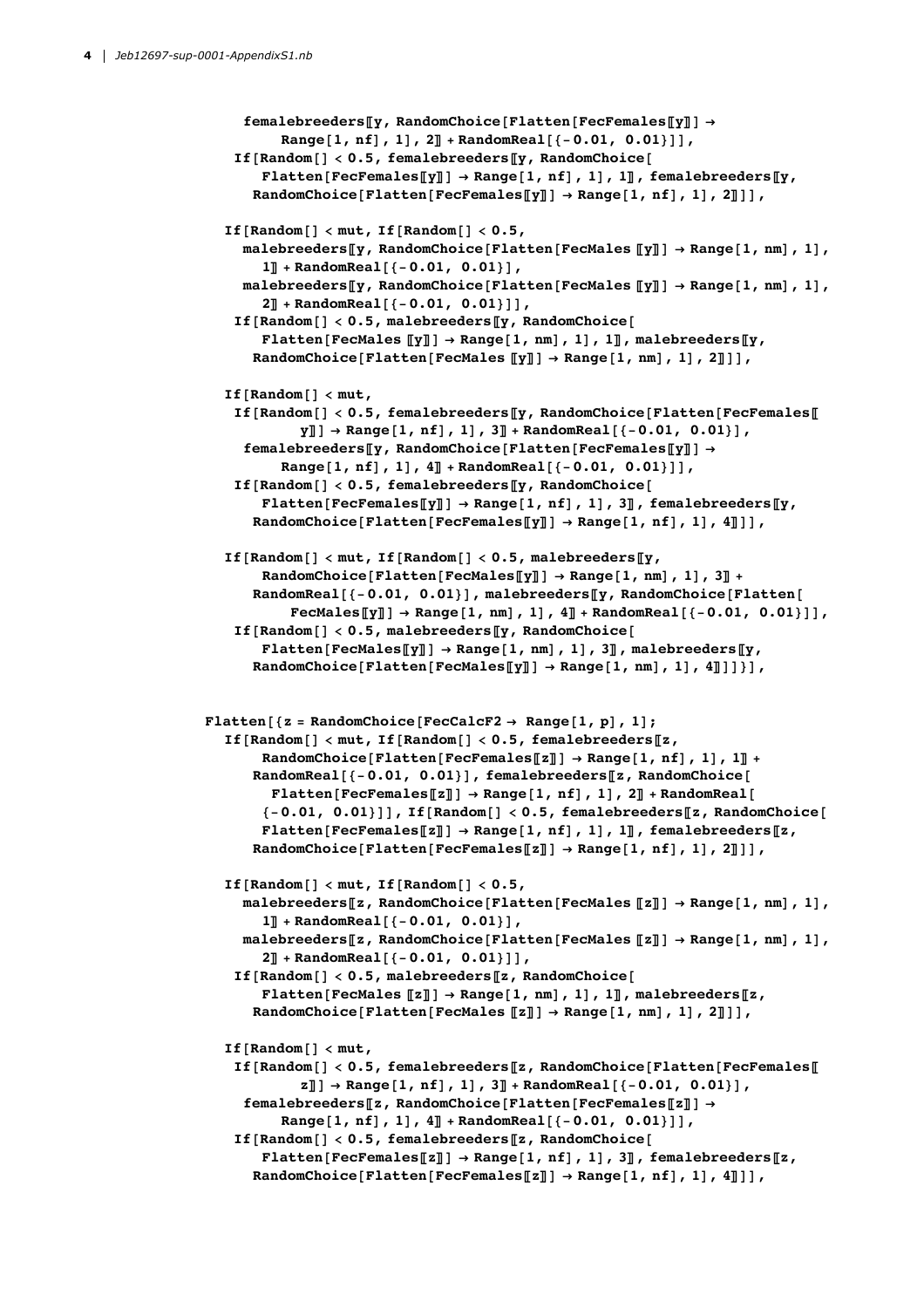```
If[Random[] < mut, If[Random[] < 0.5,
         malebreeders〚z, RandomChoice[Flatten[FecMales〚z〛] → Range[1, nm], 1],
            3〛 + RandomReal[{-0.01, 0.01}], malebreeders〚z,
            RandomChoice[Flatten[FecMales〚z〛] → Range[1, nm], 1], 4〛 +
          RandomReal[{-0.01, 0.01}]], If[Random[] < 0.5, malebreeders〚
          z, RandomChoice<sup>[Flatten<sup>[</sup>FecMales<sup>[[z]] \rightarrow Range<sup>[1, nm], 1], 3],</sup></sup></sup>
         malebreeders〚z, RandomChoice[Flatten[FecMales〚z〛] → Range[1, nm], 1],
          4〛]]}]], {y, p}, {nf}];
malebreeders1 = Table[If[Random[] < FecCalcM〚y〛, Flatten[{
      If[Random[] < mut, If[Random[] < 0.5,
         femalebreeders〚y, RandomChoice[Flatten[FecFemales〚y〛] → Range[1, nf],
             1], 1〛 + RandomReal[{-0.01, 0.01}],
         femalebreeders〚y, RandomChoice[Flatten[FecFemales〚y〛] →
              Range[1, nf], 1], 2〛 + RandomReal[{-0.01, 0.01}]],
        If[Random[] < 0.5, femalebreeders〚y, RandomChoice[
            Flatten[FecFemales〚y〛] → Range[1, nf], 1], 1〛, femalebreeders〚y,
          RandomChoice[Flatten[FecFemales〚y〛] → Range[1, nf], 1], 2〛]],
      If[Random[] < mut, If[Random[] < 0.5,
         malebreeders〚y, RandomChoice[Flatten[FecMales 〚y〛] → Range[1, nm], 1],
            1〛 + RandomReal[{-0.01, 0.01}],
         malebreeders〚y, RandomChoice[Flatten[FecMales 〚y〛] → Range[1, nm], 1],
            2〛 + RandomReal[{-0.01, 0.01}]],
        If[Random[] < 0.5, malebreeders〚y, RandomChoice[
            Flatten[FecMales \llbracket \mathbf{y} \rrbracket] \rightarrow Range[1, nm], 1], 1], malebreeders\llbracket \mathbf{y} \rrbracketRandomChoice[Flatten[FecMales 〚y〛] → Range[1, nm], 1], 2〛]],
      If[Random[] < mut,
        If[Random[] < 0.5, femalebreeders〚y, RandomChoice[Flatten[FecFemales〚
                 y〛] → Range[1, nf], 1], 3〛 + RandomReal[{-0.01, 0.01}],
         femalebreeders〚y, RandomChoice[Flatten[FecFemales〚y〛] →
              Range[1, nf], 1], 4〛 + RandomReal[{-0.01, 0.01}]],
        If[Random[] < 0.5, femalebreeders〚y, RandomChoice[
            Flatten[FecFemales〚y〛] → Range[1, nf], 1], 3〛, femalebreeders〚y,
          RandomChoice[Flatten[FecFemales〚y〛] → Range[1, nf], 1], 4〛]],
      If [Random[] <math>\times</math> mut, If [Random[] <math>\times</math> 0.5, malebreeders[]y,RandomChoice[Flatten[FecMales[y]] \rightarrow Range[1, nm], 1], 3] +RandomReal[{-0.01, 0.01}], malebreeders〚y, RandomChoice[Flatten[
                \texttt{FecMales}[\![\mathtt{y}]\!] \rightarrow \texttt{Range}\left[\texttt{1, nm}\right],\ \mathtt{1}\right],\ \mathtt{4}]\!] + \texttt{RandomReal}\left[\left\{-0.01,\ 0.01\right\}\right]\right],If[Random[] < 0.5, malebreeders〚y, RandomChoice[
            Flatten[FecMales〚y〛] → Range[1, nm], 1], 3〛, malebreeders〚y,
          \texttt{RandomChoice}[\texttt{Flatten}[\texttt{FecMales}[\![\mathbf{y}]\!]) \rightarrow \texttt{Range}[1, \texttt{nm}], 1], 4[]]]\text{Flatten}[\{z = \text{RandomChoice}[\text{FeccCalcM2} \rightarrow \text{Range}[1, p], 1]\}If[Random[] < mut, If[Random[] < 0.5, femalebreeders〚z,
            RandomChoice[Flatten[FecFemales〚z〛] → Range[1, nf], 1], 1〛 +
          RandomReal[{-0.01, 0.01}], femalebreeders〚z, RandomChoice[
             \text{Flatten}[\text{FecFemales}[[z]]) \rightarrow \text{Range}[1, nf], 1], 2]] + \text{RandomReal}[\text{Rem}{-0.01, 0.01}]], If[Random[] < 0.5, femalebreeders〚z, RandomChoice[
            Flatten[FecFemales〚z〛] → Range[1, nf], 1], 1〛, femalebreeders〚z,
          RandomChoice[Flatten[FecFemales〚z〛] → Range[1, nf], 1], 2〛]],
```
**If[Random[] < mut, If[Random[] < 0.5,**